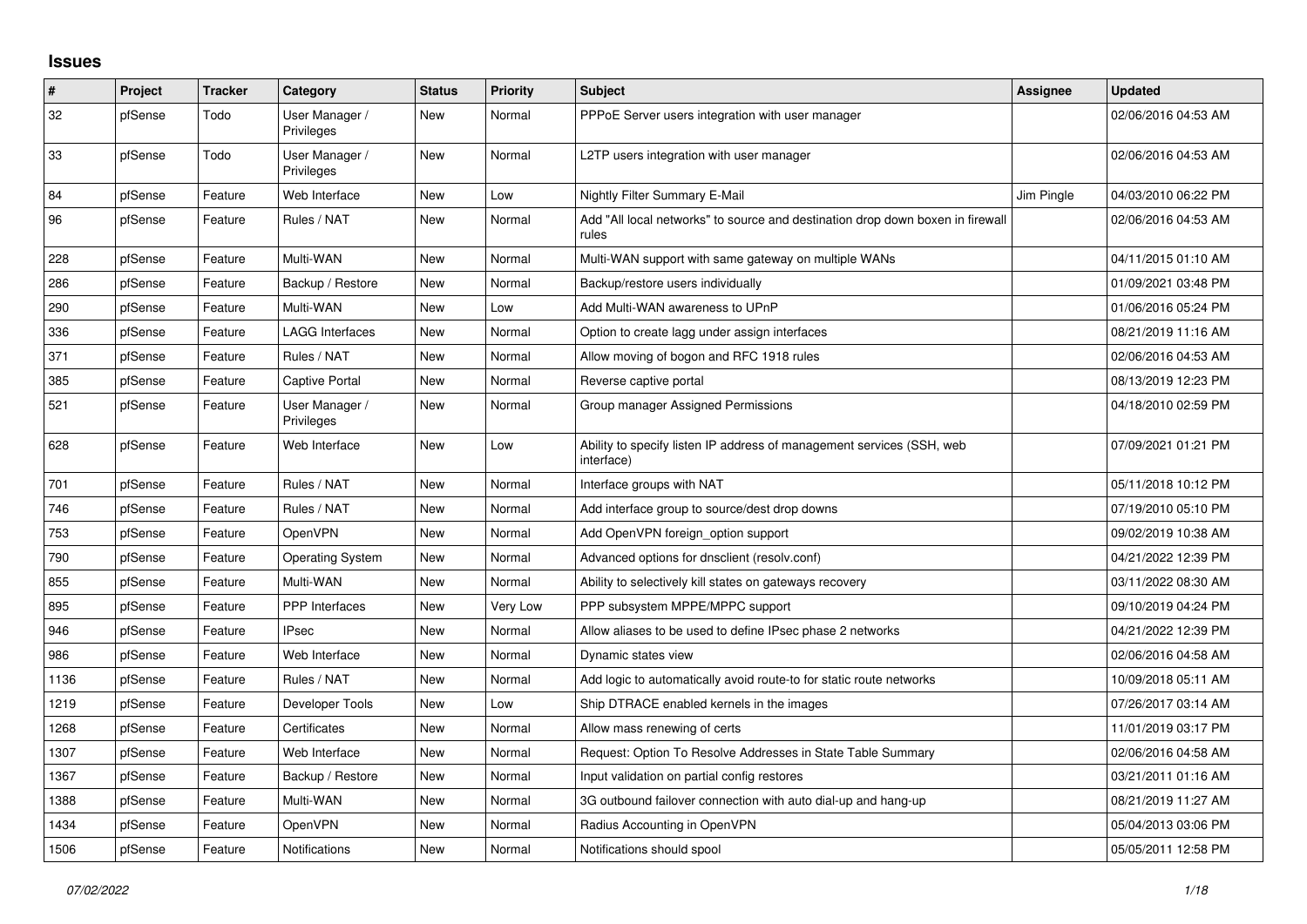| $\vert$ # | Project | <b>Tracker</b> | Category                            | <b>Status</b> | <b>Priority</b> | <b>Subject</b>                                                                                          | <b>Assignee</b>   | <b>Updated</b>      |
|-----------|---------|----------------|-------------------------------------|---------------|-----------------|---------------------------------------------------------------------------------------------------------|-------------------|---------------------|
| 1521      | pfSense | Todo           | Routing                             | <b>New</b>    | Normal          | Investigate FreeBSD route metric support for future versions                                            |                   | 05/12/2011 11:28 AM |
| 1574      | pfSense | Feature        | User Manager /<br>Privileges        | <b>New</b>    | Normal          | Password quality enforcment.                                                                            |                   | 02/06/2016 04:15 AM |
| 1656      | pfSense | Feature        | Diagnostics                         | <b>New</b>    | Normal          | Teach pfctl to kill states by port number                                                               |                   | 08/21/2019 09:55 AM |
| 1667      | pfSense | <b>Bug</b>     | L <sub>2</sub> TP                   | <b>New</b>    | Normal          | L2TP server does not respond properly from a CARP VIP                                                   |                   | 12/11/2021 07:43 PM |
| 1675      | pfSense | <b>Bug</b>     | <b>Captive Portal</b>               | New           | Normal          | Captive portal logout problems with pop-up blockers.                                                    | Jared Dillard     | 03/28/2016 01:37 PM |
| 1683      | pfSense | Feature        | Rules / NAT                         | New           | Normal          | PF scrub min-ttl option                                                                                 |                   | 09/23/2020 01:52 AM |
| 1738      | pfSense | <b>Bug</b>     | Backup / Restore                    | <b>New</b>    | Very Low        | Restore fails when username in backup is not matching                                                   |                   | 12/11/2021 07:51 PM |
| 1819      | pfSense | <b>Bug</b>     | <b>DNS Resolver</b>                 | <b>New</b>    | Normal          | DNS Resolver Not Registering DHCP Server Specified Domain Name                                          | Luiz Souza        | 04/28/2022 01:53 PM |
| 1826      | pfSense | Feature        | PPPoE Server                        | <b>New</b>    | Normal          | PPPoE server IPv6 support                                                                               |                   | 03/25/2022 04:25 PM |
| 1831      | pfSense | Feature        | Captive Portal                      | New           | Normal          | Captive portal IPv6 support                                                                             | Reid<br>Linnemann | 06/28/2022 12:01 PM |
| 1833      | pfSense | Feature        | PPTP                                | New           | Normal          | PPTP type WAN IPv6 support                                                                              |                   | 08/20/2019 10:12 AM |
| 1849      | pfSense | Bug            | Traffic Shaper (ALTQ)               | <b>New</b>    | Normal          | Traffic shaper - By Queue view needs to show/use friendly inerface names                                |                   | 01/10/2022 08:10 AM |
| 1883      | pfSense | Feature        | <b>Traffic Shaper</b><br>(Limiters) | <b>New</b>    | Normal          | Diag > Limiter Info presentation enhancement                                                            |                   | 08/20/2019 03:46 PM |
| 1890      | pfSense | Bug            | Translations                        | <b>New</b>    | Normal          | No gettext support in console scripts                                                                   |                   | 08/13/2019 12:24 PM |
| 1924      | pfSense | Feature        | <b>Captive Portal</b>               | <b>New</b>    | Normal          | Ability of CP's allowed IP addresses to use aliases                                                     |                   | 07/26/2018 04:28 AM |
| 1935      | pfSense | Feature        | Rules / NAT                         | New           | Normal          | Allow rule with max-src-conn-* options to make conditional use of "overload<br><virusprot>"</virusprot> |                   | 10/07/2011 09:31 AM |
| 1937      | pfSense | Feature        | Rules / NAT                         | New           | Normal          | Support for rule groupings                                                                              |                   | 08/20/2019 12:42 PM |
| 1940      | pfSense | Todo           | Logging                             | New           | Normal          | Integrate rSyslogd                                                                                      |                   | 07/06/2018 02:11 PM |
| 1947      | pfSense | Feature        | Rules / NAT                         | <b>New</b>    | Normal          | Option to kill all states when creating a block rule                                                    |                   | 08/20/2019 01:09 PM |
| 1979      | pfSense | Feature        | Aliases / Tables                    | New           | Normal          | Add some default read-only system aliases                                                               | Jim Pingle        | 08/21/2019 11:01 AM |
| 2024      | pfSense | Feature        | Package System                      | <b>New</b>    | Normal          | RRD Graphs for packages                                                                                 |                   | 08/13/2019 12:24 PM |
| 2025      | pfSense | Feature        | Captive Portal                      | <b>New</b>    | Normal          | Captive Portal: Easy accessible Logout page instead of Logout pop-up<br>window                          |                   | 02/06/2016 04:59 AM |
| 2049      | pfSense | Feature        | Rules / NAT                         | New           | Normal          | Show Auto Generated Rules and Use them to turn features on/off when<br>applicable                       |                   | 08/20/2019 03:37 PM |
| 2099      | pfSense | Todo           | CARP                                | New           | Normal          | Remove "queue" from CARP traffic                                                                        |                   | 01/19/2012 10:59 AM |
| 2117      | pfSense | Feature        | <b>Operating System</b>             | New           | Normal          | 6RD support for ISPs like Swisscom                                                                      |                   | 08/22/2014 10:40 AM |
| 2138      | pfSense | Bug            | <b>RRD Graphs</b>                   | New           | Normal          | RRD Wireless graph broken in BSS mode                                                                   |                   | 02/06/2016 04:59 AM |
| 2218      | pfSense | Feature        | CARP                                | New           | Normal          | Ability to delay CARP master status at boot time                                                        |                   | 03/03/2021 11:57 AM |
| 2276      | pfSense | Feature        | Certificates                        | New           | Normal          | Remote CRL fetch support                                                                                |                   | 02/06/2016 04:14 AM |
| 2308      | pfSense | Bug            | Traffic Shaper (ALTQ)               | New           | Normal          | HFSC WebUI doesn't check for "Bandwidth" setting                                                        |                   | 12/04/2012 07:12 PM |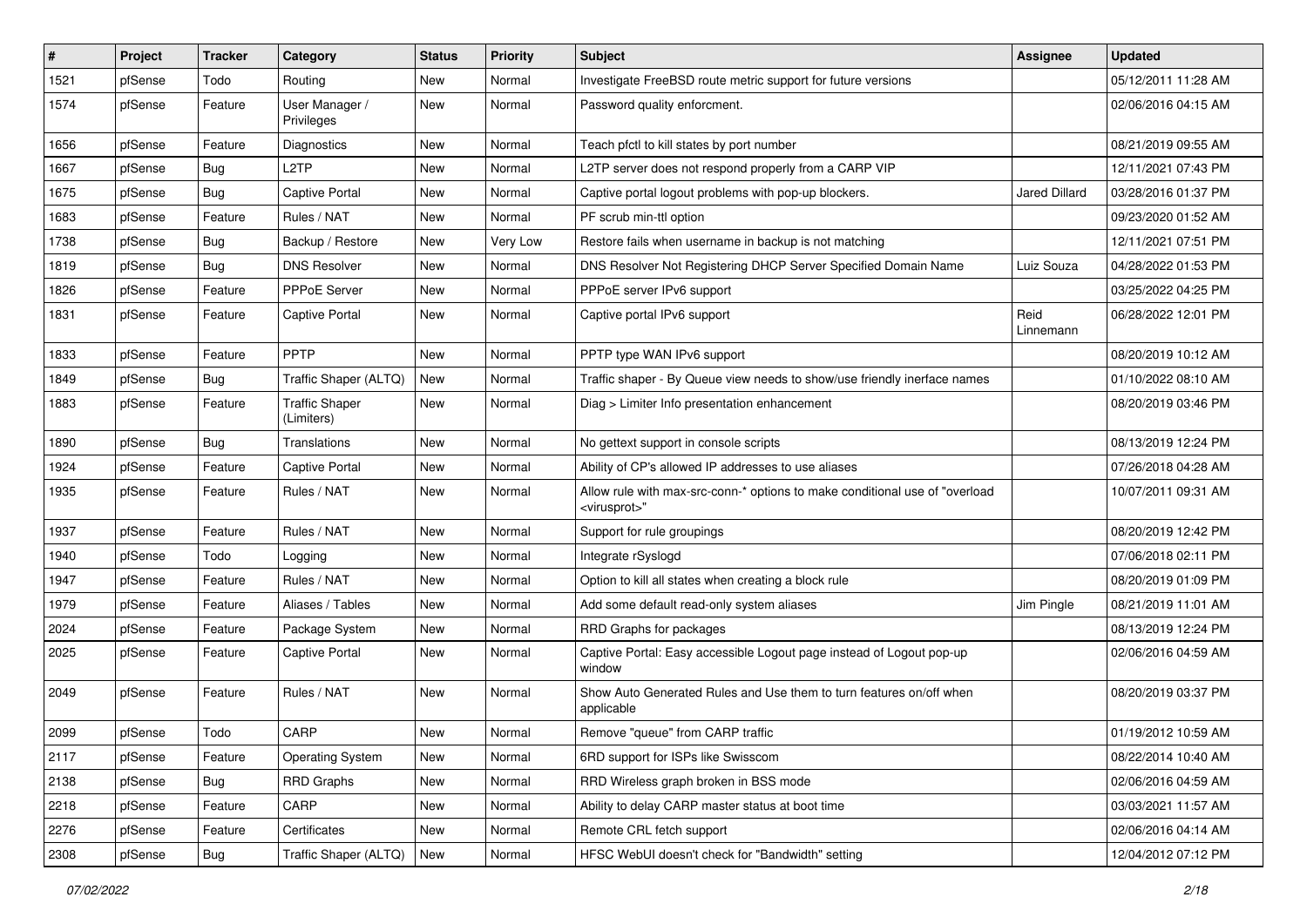| $\sharp$ | Project | <b>Tracker</b> | Category                | <b>Status</b> | <b>Priority</b> | <b>Subject</b>                                                                                                                     | Assignee      | <b>Updated</b>      |
|----------|---------|----------------|-------------------------|---------------|-----------------|------------------------------------------------------------------------------------------------------------------------------------|---------------|---------------------|
| 2315     | pfSense | Feature        | Traffic Shaper (ALTQ)   | New           | Normal          | Traffic Shaper - Adaptive Bandwidth Management                                                                                     |               | 02/06/2016 05:07 AM |
| 2323     | pfSense | Feature        | DHCP (IPv4)             | New           | Low             | GUI doesn't allow to configure DHCP server to serve IP addresses belonging<br>to subnets wich are not associated with an interface |               | 08/19/2019 10:27 AM |
| 2335     | pfSense | Bug            | <b>Operating System</b> | New           | Normal          | IGMPProxy and CARP Results in System Instability Upon Reboot                                                                       |               | 07/19/2014 10:25 PM |
| 2357     | pfSense | Feature        | Interfaces              | <b>New</b>    | Low             | Support Dual Stack Lite                                                                                                            |               | 05/13/2014 09:39 PM |
| 2358     | pfSense | Feature        | Rules / NAT             | New           | Normal          | NAT64 Support                                                                                                                      |               | 04/16/2022 06:52 PM |
| 2367     | pfSense | Bug            | Rules / NAT             | New           | Normal          | display negate rules in firewall_rules.php and evaluate when added                                                                 |               | 05/07/2012 06:11 PM |
| 2410     | pfSense | Feature        | <b>DNS Forwarder</b>    | New           | Normal          | Support name based aliasing via CNAMEs or some other mechanism.                                                                    |               | 12/11/2012 09:56 PM |
| 2443     | pfSense | Feature        | <b>PPP</b> Interfaces   | New           | Normal          | Automatically start 3G usb interfaces upon plugin                                                                                  |               | 05/20/2012 05:37 PM |
| 2479     | pfSense | Feature        | Dashboard               | New           | Normal          | Allow reordering of the traffic graphs on the dashboard                                                                            |               | 06/08/2012 04:13 PM |
| 2504     | pfSense | Feature        | <b>LAGG Interfaces</b>  | New           | Normal          | lagg enhancements                                                                                                                  |               | 01/08/2021 12:17 PM |
| 2545     | pfSense | Feature        | <b>Captive Portal</b>   | New           | Low             | CaptivePortal: Custom "Re-authenticate every x minutes"                                                                            |               | 07/08/2012 05:21 PM |
| 2573     | pfSense | Feature        | <b>Captive Portal</b>   | New           | Normal          | Captive Portal support of RADIUS POD (Packet of Disconnect)                                                                        |               | 10/17/2016 03:14 AM |
| 2593     | pfSense | Feature        | <b>XMLRPC</b>           | New           | Normal          | sync NTPD, SNMP config between HA members                                                                                          |               | 01/14/2015 09:04 AM |
| 2676     | pfSense | Feature        | Rules / NAT             | New           | Normal          | Reply-to option in firewall rule                                                                                                   |               | 05/05/2017 03:15 PM |
| 2693     | pfSense | Feature        | Console Menu            | New           | Normal          | Allow mapping mapping non-physical interfaces via console                                                                          | Mathieu Simon | 11/27/2012 03:00 PM |
| 2771     | pfSense | Feature        | Rules / NAT             | New           | Normal          | Add packet tracing simulator                                                                                                       |               | 08/13/2019 12:24 PM |
| 2774     | pfSense | Feature        | DHCP (IPv4)             | <b>New</b>    | Normal          | Extend DHCP Pools code to allow using different subnets                                                                            |               | 08/19/2019 10:27 AM |
| 2963     | pfSense | Feature        | Captive Portal          | New           | Normal          | Captive Portal MAC authentication request                                                                                          |               | 08/22/2017 09:09 PM |
| 2965     | pfSense | Feature        | Rules / NAT             | New           | Normal          | Mac Firewalling                                                                                                                    |               | 04/24/2013 12:02 PM |
| 2983     | pfSense | Feature        | DHCP (IPv4)             | New           | Normal          | DHCPD: Add vendor-class-identifier and MAC-OIDs                                                                                    |               | 05/29/2020 09:24 PM |
| 3053     | pfSense | Feature        | <b>Captive Portal</b>   | New           | Normal          | Automatically add DHCP static addresses to CP passthru-mac                                                                         |               | 06/21/2013 11:54 AM |
| 3087     | pfSense | Feature        | Web Interface           | New           | Normal          | Setup Wizard does not include IPv6 options for interfaces                                                                          |               | 07/10/2013 06:19 PM |
| 3115     | pfSense | Feature        | Multi-WAN               | New           | Normal          | Traffic shaping for multi WAN                                                                                                      |               | 12/07/2015 02:20 PM |
| 3162     | pfSense | Feature        | PPP Interfaces          | New           | Low             | <b>MLPPP Status of connections</b>                                                                                                 |               | 08/20/2019 10:20 AM |
| 3185     | pfSense | Feature        | DHCP (IPv6)             | New           | Normal          | Accommodate a DHCPv6 failover-like mechanism                                                                                       |               | 11/24/2017 10:44 AM |
| 3288     | pfSense | Feature        | Rules / NAT             | New           | Normal          | Macros for Interface Networks on Outbound NAT rule Source drop-down                                                                |               | 08/21/2019 11:02 AM |
| 3312     | pfSense | <b>Bug</b>     | IPsec                   | New           | Normal          | Gateway on IPsec rules is not functional in pf                                                                                     |               | 01/28/2020 10:09 PM |
| 3326     | pfSense | Bug            | PPP Interfaces          | New           | Normal          | IPv6 only PPPoE connection                                                                                                         |               | 11/18/2013 09:37 AM |
| 3358     | pfSense | <b>Bug</b>     | Package System          | New           | Normal          | new version of <include file=""> is not required during reinstall all</include>                                                    |               | 12/26/2014 12:13 PM |
| 3377     | pfSense | Feature        | <b>Captive Portal</b>   | New           | Normal          | OAuth2 authentication in captive portal                                                                                            | Jim Thompson  | 10/19/2020 09:13 AM |
| 3382     | pfSense | <b>Bug</b>     | <b>IGMP Proxy</b>       | New           | Normal          | IGMPPROXY fails with more than 32 interfaces                                                                                       |               | 07/12/2016 11:01 PM |
| 3387     | pfSense | Feature        | Aliases / Tables        | New           | Normal          | process_alias_urltable Frequency                                                                                                   |               | 08/21/2019 11:01 AM |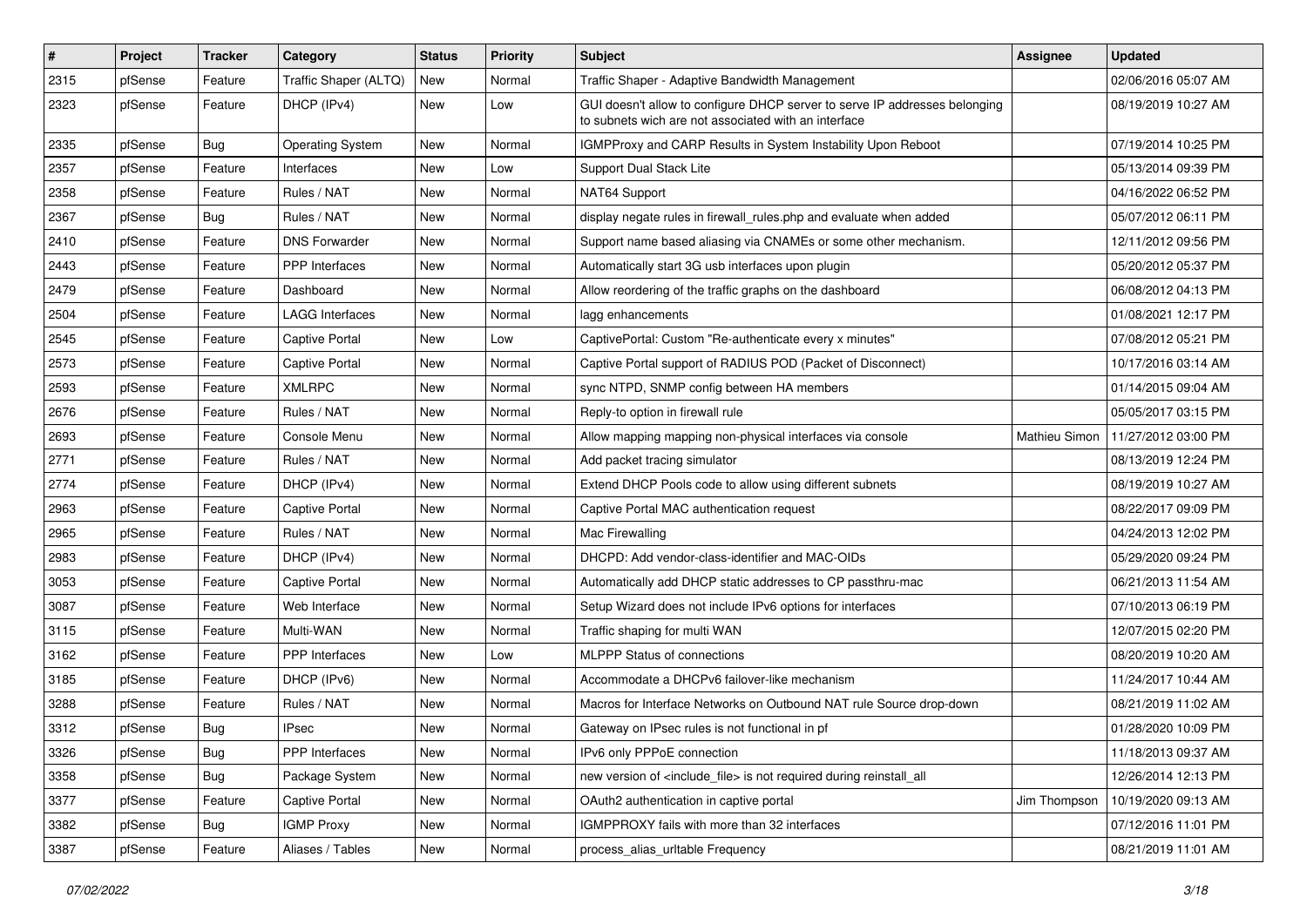| $\vert$ # | <b>Project</b> | <b>Tracker</b> | Category                                        | <b>Status</b> | <b>Priority</b> | <b>Subject</b>                                                                                 | Assignee | <b>Updated</b>      |
|-----------|----------------|----------------|-------------------------------------------------|---------------|-----------------|------------------------------------------------------------------------------------------------|----------|---------------------|
| 3404      | pfSense        | Bug            | DHCP (IPv4)                                     | New           | Normal          | DHCP Server Fails to Start on Interfaces that are Slow to Come Online<br>During Boot           |          | 02/11/2014 05:09 PM |
| 3411      | pfSense        | <b>Bug</b>     | Dashboard                                       | New           | Low             | Interfaces and statistics dashboard widgets very slow with large numbers of<br>interfaces      |          | 01/24/2014 02:09 AM |
| 3465      | pfSense        | <b>Bug</b>     | Traffic Shaper (ALTQ)                           | New           | Normal          | Editing Traffic Shaper queues causes status_queues.php error                                   |          | 02/19/2014 01:53 AM |
| 3534      | pfSense        | Feature        | DHCP (IPv4)                                     | New           | Normal          | DDNS using arbitrary zone primary                                                              |          | 07/08/2014 11:40 AM |
| 3552      | pfSense        | Feature        | <b>PPP</b> Interfaces                           | New           | Normal          | Allow configuring link keep-alive value in PPP                                                 |          | 05/14/2014 10:26 AM |
| 3623      | pfSense        | Feature        | Package System                                  | New           | Normal          | Allow each package to choose if it is restarted on interface events                            |          | 04/26/2014 01:00 PM |
| 3652      | pfSense        | Feature        | OpenVPN                                         | New           | Normal          | OpenVPN - Dynamic IPv6 Tunnel Network                                                          |          | 03/20/2019 09:50 AM |
| 3696      | pfSense        | Feature        | Backup / Restore                                | New           | Normal          | Multiple items backup/restore                                                                  |          | 06/06/2014 02:33 PM |
| 3697      | pfSense        | Feature        | Backup / Restore                                | New           | Normal          | New backup/restore area: Certificates                                                          |          | 03/11/2017 11:30 AM |
| 3706      | pfSense        | <b>Bug</b>     | User Manager /<br>Privileges                    | <b>New</b>    | Normal          | Permission order affects default page on limited accounts, but can't reorder                   |          | 02/06/2016 04:10 AM |
| 3718      | pfSense        | Feature        | <b>IPv6 Router</b><br>Advertisements<br>(RADVD) | <b>New</b>    | Normal          | radvd - enhancement proposal: ability to advertise routes and some fixes -<br>patches attached |          | 03/22/2020 02:59 PM |
| 3771      | pfSense        | <b>Bug</b>     | DHCP (IPv4)                                     | New           | Normal          | Webinterface and dhcpdcrashes with 500+ static leases                                          |          | 08/21/2019 09:26 AM |
| 3793      | pfSense        | Feature        | Rules / NAT                                     | New           | Normal          | Enable external authentication support for rules                                               |          | 08/05/2014 01:09 PM |
| 3859      | pfSense        | Feature        | Gateway Monitoring                              | New           | Low             | Make it possible to set the source IP address for gateway monitoring                           |          | 11/06/2016 10:12 PM |
| 3862      | pfSense        | Feature        | <b>IGMP Proxy</b>                               | New           | Normal          | Allow configuration of IGMP proxy's 'quickleave' parameter from the web<br>interface           |          | 04/05/2016 03:24 AM |
| 3882      | pfSense        | Feature        | Web Interface                                   | New           | Normal          | Add OUI database to the base system, remove dependency on nmap                                 |          | 03/08/2018 06:44 PM |
| 3895      | pfSense        | Feature        | Configuration Backend                           | New           | Normal          | Timeout for "Apply change"                                                                     |          | 01/25/2021 08:07 AM |
| 3899      | pfSense        | Feature        | Web Interface                                   | New           | Normal          | Add feature to allow reordering of <package> items in config.xml</package>                     |          | 09/27/2014 04:40 PM |
| 3943      | pfSense        | Feature        | <b>Operating System</b>                         | New           | Low             | pf - divert-reply not implemented (usefull for haproxy)                                        |          | 10/16/2014 06:42 PM |
| 4010      | pfSense        | Feature        | <b>OpenVPN</b>                                  | New           | Normal          | OpenVPN always loads engines available on openssl                                              |          | 07/08/2016 10:29 PM |
| 4098      | pfSense        | Feature        | Authentication                                  | New           | Normal          | Add option to force a password change on login                                                 |          | 08/21/2019 10:31 AM |
| 4128      | pfSense        | Feature        | Notifications                                   | <b>New</b>    | Normal          | Email notification webgui configuration                                                        |          | 11/18/2021 12:48 PM |
| 4165      | pfSense        | Feature        | Rules / NAT                                     | New           | Low             | Allow for security zones when defining interfaces and firewall rules.                          |          | 02/06/2016 04:35 AM |
| 4195      | pfSense        | Feature        | Aliases / Tables                                | New           | Low             | Aliases: sections                                                                              |          | 08/21/2019 11:01 AM |
| 4242      | pfSense        | Feature        | Authentication                                  | New           | Normal          | Two Factor or OTP Authentication for Admin Interface                                           |          | 01/04/2022 12:07 PM |
| 4265      | pfSense        | Feature        | UPnP/NAT-PMP                                    | New           | Normal          | UPNP allow use of alias and schedule                                                           |          | 08/20/2019 02:57 PM |
| 4292      | pfSense        | Feature        | <b>RRD Graphs</b>                               | New           | Normal          | Show 95th Percentile for IPv6 Traffic in RRD Graphs                                            |          | 01/25/2015 02:24 PM |
| 4374      | pfSense        | Feature        | <b>Notifications</b>                            | New           | Low             | Add timestamps to notification e-mails                                                         |          | 02/05/2015 12:43 AM |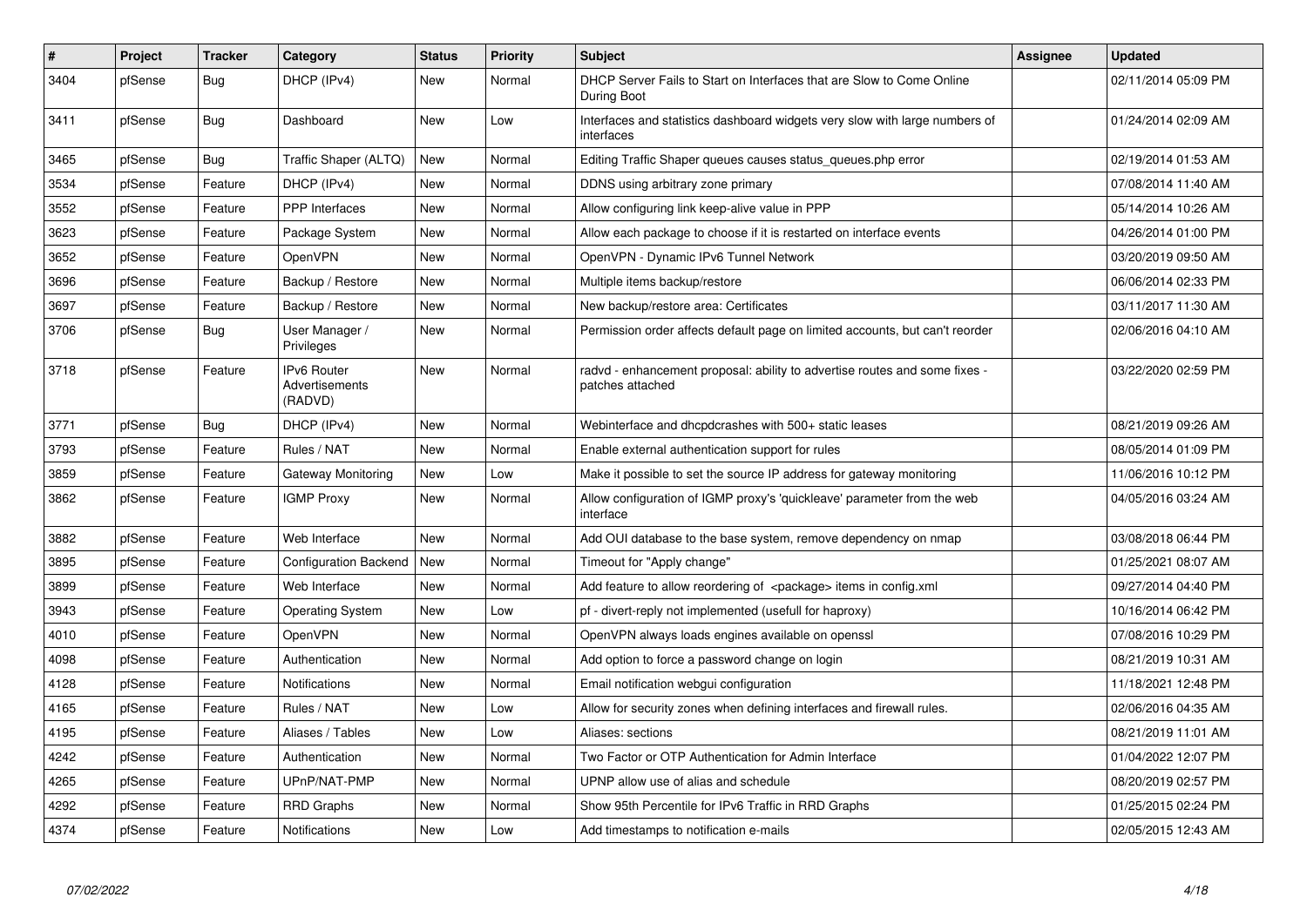| #    | Project | <b>Tracker</b> | Category                                 | <b>Status</b> | <b>Priority</b> | <b>Subject</b>                                                                                                  | <b>Assignee</b>      | <b>Updated</b>      |
|------|---------|----------------|------------------------------------------|---------------|-----------------|-----------------------------------------------------------------------------------------------------------------|----------------------|---------------------|
| 4451 | pfSense | <b>Bug</b>     | DHCP (IPv4)                              | New           | Low             | Status DHCP Leases shows double entries for static entries without IP<br>address                                | <b>Phillip Davis</b> | 05/21/2022 04:55 PM |
| 4456 | pfSense | Feature        | Diagnostics                              | New           | Normal          | Packet capture additional filtering options                                                                     |                      | 08/20/2019 03:30 PM |
| 4467 | pfSense | Bug            | Traffic Shaper (ALTQ)                    | New           | Normal          | Traffic Graphs shows wrong throughput when traffic shaping enabled                                              |                      | 02/23/2015 05:31 PM |
| 4470 | pfSense | Feature        | IPv6 Router<br>Advertisements<br>(RADVD) | <b>New</b>    | Normal          | RA page in GUI                                                                                                  |                      | 08/20/2019 12:20 PM |
| 4472 | pfSense | Feature        | Build / Release                          | New           | Normal          | Cryptographically sign every (sub-)release                                                                      |                      | 08/13/2019 12:53 PM |
| 4479 | pfSense | <b>Bug</b>     | <b>Operating System</b>                  | New           | Normal          | Firewall rules won't match GRE interface after applying IPSEC transport<br>encryption on GRE tunnel             | Luiz Souza           | 08/20/2021 08:46 AM |
| 4499 | pfSense | Feature        | <b>LAGG Interfaces</b>                   | <b>New</b>    | Normal          | pfSense LAGG interfaces; unable to set speed and duplex for member<br>interfaces.                               |                      | 08/21/2019 11:16 AM |
| 4501 | pfSense | Feature        | Notifications                            | New           | Normal          | Allow email report to send multiple destination                                                                 |                      | 02/06/2016 04:07 AM |
| 4591 | pfSense | Feature        | <b>IPsec</b>                             | New           | Normal          | IPSec Failover Support for IP Addresses instead of Dynamic DNS / Failover<br>Group                              |                      | 09/04/2020 12:17 AM |
| 4604 | pfSense | Bug            | <b>NTPD</b>                              | <b>New</b>    | Normal          | NTP time server entries may or may not work, depending upon interfaces<br>selected when configuring NTP service |                      | 12/11/2021 07:59 PM |
| 4628 | pfSense | Feature        | Web Interface                            | <b>New</b>    | Normal          | Add GUI to manage loader tunables (e.g. loader.conf.local)                                                      |                      | 09/16/2015 04:28 PM |
| 4632 | pfSense | Feature        | <b>Operating System</b>                  | New           | Normal          | Support for Multipath TCP (MPTCP)                                                                               | Jim Thompson         | 03/01/2022 05:39 AM |
| 4646 | pfSense | Feature        | Dashboard                                | New           | Normal          | Recover valuable vertical screen real estate in dashboard                                                       |                      | 04/20/2015 07:46 PM |
| 4680 | pfSense | <b>Bug</b>     | <b>DHCP Relay</b>                        | New           | Normal          | DHCP relay does not work with DHCP server on other end of OpenVPN<br>tunnel                                     |                      | 05/05/2015 06:55 PM |
| 4681 | pfSense | Feature        | Backup / Restore                         | New           | Normal          | AutoConfigBackup make a way to easily download a saved backup                                                   |                      | 08/16/2019 12:46 PM |
| 4688 | pfSense | Feature        | <b>IPsec</b>                             | New           | Normal          | Missing TFC Traffic Flow Confidentiality support                                                                |                      | 11/15/2021 12:27 PM |
| 4707 | pfSense | Feature        | Rules / NAT                              | New           | Normal          | Can't override block port 0 rules in filter.inc                                                                 |                      | 08/13/2019 12:53 PM |
| 4724 | pfSense | Feature        | <b>Captive Portal</b>                    | <b>New</b>    | Low             | Captive Portal Status Add Client Hostname                                                                       |                      | 05/22/2015 08:38 AM |
| 4740 | pfSense | <b>Bug</b>     | <b>Wireless</b>                          | New           | Normal          | Intel wireless kernel panic in infrastructure mode with WPA                                                     |                      | 11/13/2020 08:38 AM |
| 4776 | pfSense | Feature        | Wireless                                 | New           | Normal          | Add 802.1x dynamic vlan support                                                                                 |                      | 10/02/2020 07:42 AM |
| 4796 | pfSense | Feature        | Routing                                  | <b>New</b>    | Normal          | Support Multiple FIBs in pfSense                                                                                | Luiz Souza           | 09/22/2017 12:12 AM |
| 4798 | pfSense | Feature        | <b>DNS Resolver</b>                      | New           | Normal          | Make host and domain overrides available to both DNS Resolver and DNS<br>Forwarder                              |                      | 06/29/2015 02:14 AM |
| 4899 | pfSense | Feature        | DHCP (IPv4)                              | New           | Normal          | Additional BOOTP/DHCP Options should allow a force option                                                       |                      | 01/02/2018 02:24 PM |
| 4914 | pfSense | Feature        | Diagnostics                              | New           | Low             | Packet Capture Settings                                                                                         |                      | 08/20/2019 08:51 AM |
| 4989 | pfSense | Feature        | <b>IPsec</b>                             | New           | Normal          | Allow all valid strongswan remote gateway options in gui                                                        |                      | 08/20/2015 02:57 PM |
| 4997 | pfSense | Feature        | Rules / NAT                              | New           | Normal          | Add setting option to choose default log action for new firewall rules                                          |                      | 08/20/2019 03:29 PM |
| 5074 | pfSense | Feature        | Upgrade                                  | New           | Normal          | Standard release notes URLs to facilitate GUI viewing before upgrade                                            |                      | 04/21/2022 12:39 PM |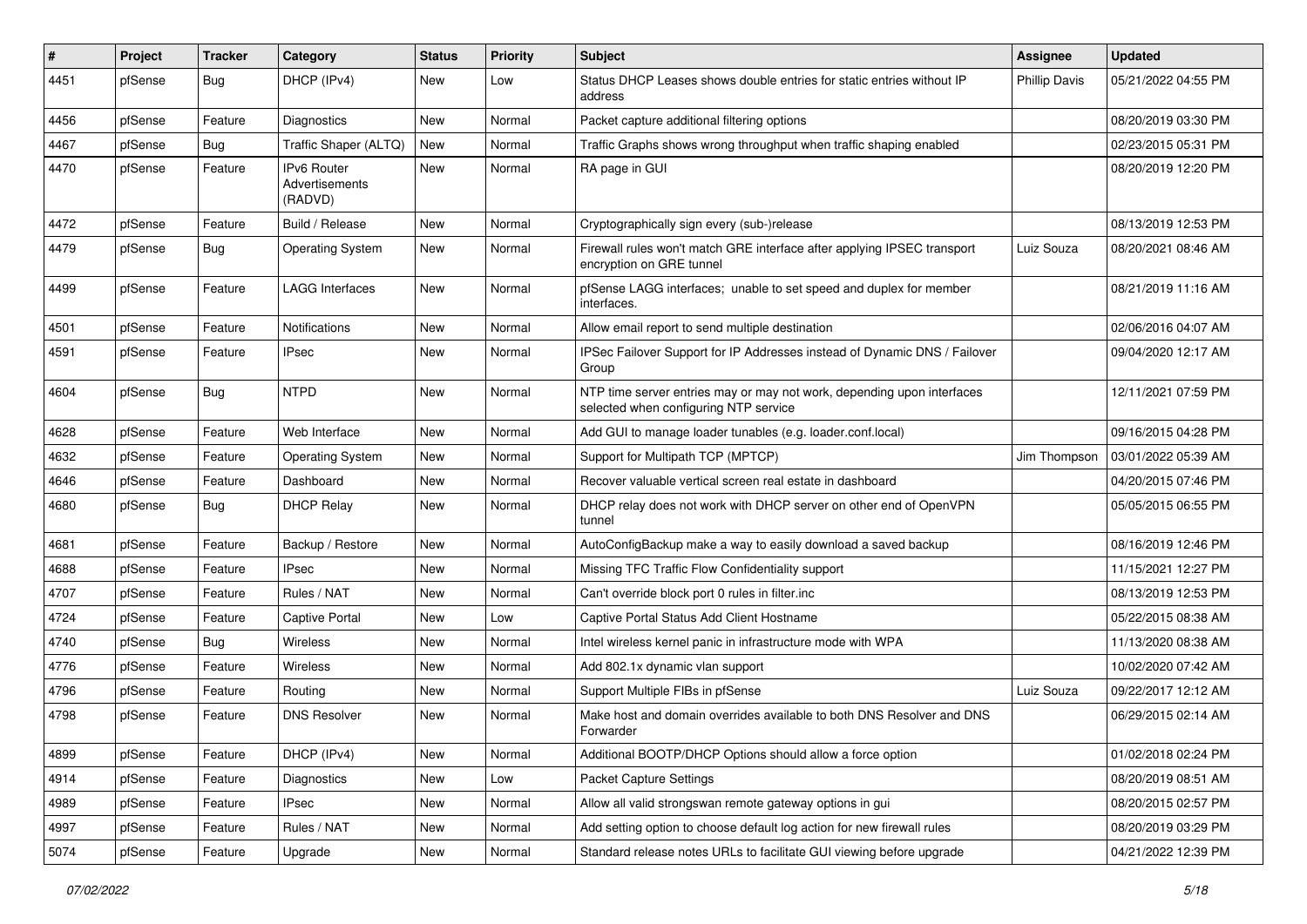| #    | Project | <b>Tracker</b> | Category                     | <b>Status</b> | <b>Priority</b> | <b>Subject</b>                                                                                               | <b>Assignee</b>      | <b>Updated</b>      |
|------|---------|----------------|------------------------------|---------------|-----------------|--------------------------------------------------------------------------------------------------------------|----------------------|---------------------|
| 5080 | pfSense | Feature        | DHCP (IPv4)                  | <b>New</b>    | Normal          | Settings tab under Services>DHCP Server                                                                      |                      | 08/13/2019 12:53 PM |
| 5253 | pfSense | Bug            | <b>PPP</b> Interfaces        | <b>New</b>    | Normal          | 3gstats.php 100% CPU                                                                                         |                      | 01/08/2022 05:02 PM |
| 5306 | pfSense | Bug            | Package System               | New           | Normal          | textarea fields should have linebreaks sanitized automatically on save                                       |                      | 03/03/2017 04:15 AM |
| 5307 | pfSense | Feature        | <b>RRD Graphs</b>            | New           | Low             | Add logarithmic scale option to RRD graphs                                                                   |                      | 10/14/2015 07:37 AM |
| 5331 | pfSense | Feature        | <b>IPsec</b>                 | <b>New</b>    | Normal          | IPSec table for tuning strongswan.conf                                                                       |                      | 05/05/2021 12:10 AM |
| 5355 | pfSense | <b>Bug</b>     | <b>IPsec</b>                 | <b>New</b>    | High            | on Dynamic WAN IP (DHCP Client) it takes 10 minutes before Phase1<br>reconnects                              |                      | 07/08/2016 10:29 PM |
| 5360 | pfSense | Feature        | UPnP/NAT-PMP                 | New           | Normal          | Add possibility to configure independent "UPnP & NAT-PMP" instances                                          |                      | 10/31/2015 04:25 AM |
| 5367 | pfSense | <b>Bug</b>     | Web Interface                | New           | Normal          | Safari repeatedly tries to reload dashboard                                                                  | <b>Jared Dillard</b> | 08/22/2016 11:08 AM |
| 5445 | pfSense | Todo           | Web Interface                | <b>New</b>    | Normal          | Improve banner for "background activity"                                                                     |                      | 02/06/2016 04:43 AM |
| 5474 | pfSense | Feature        | Interfaces                   | <b>New</b>    | Normal          | Add 802.1x configuration to wired interfaces.                                                                |                      | 03/16/2016 04:32 PM |
| 5480 | pfSense | Todo           | Web Interface                | New           | Low             | inconsistent display of default values in fields                                                             | <b>Jared Dillard</b> | 03/01/2016 04:59 PM |
| 5510 | pfSense | Feature        | Package System               | New           | Normal          | Need a simple way to enable/disable package-installed services                                               |                      | 04/21/2022 12:39 PM |
| 5525 | pfSense | Feature        | OpenVPN                      | <b>New</b>    | Normal          | Add static routes for OpenVPN client remote peer addresses when using<br>non-default WANs                    |                      | 11/25/2015 08:44 AM |
| 5556 | pfSense | Feature        | Diagnostics                  | New           | Normal          | No error when downloading non-existing file on Diagnostics/Execute                                           |                      | 08/20/2019 03:43 PM |
| 5567 | pfSense | Feature        | Dashboard                    | New           | Low             | CARP status widget does not update in real time                                                              |                      | 08/20/2019 03:33 PM |
| 5616 | pfSense | Feature        | <b>Wireless</b>              | New           | Normal          | <b>Incorrect Wireless Channel</b>                                                                            | Jim Thompson         | 10/09/2016 03:33 PM |
| 5619 | pfSense | Feature        | <b>Operating System</b>      | New           | Normal          | Curl with ARES support                                                                                       |                      | 08/13/2019 02:56 PM |
| 5629 | pfSense | Bug            | <b>IPsec</b>                 | New           | Normal          | Allow for IPsec configuration using certs without a CA                                                       |                      | 12/31/2021 05:21 PM |
| 5652 | pfSense | Bug            | Authentication               | New           | Normal          | Radius IETF Class Group Assignment - Incorrect Standard                                                      |                      | 08/13/2019 01:39 PM |
| 5735 | pfSense | Feature        | Aliases / Tables             | New           | Very Low        | Automaticaly add DHCP leases to alias list or make it readable in selected<br>fields                         |                      | 08/21/2019 11:01 AM |
| 5786 | pfSense | Bug            | Web Interface                | New           | Normal          | Check WebConfigurator port for conflicts                                                                     |                      | 04/21/2022 12:39 PM |
| 5813 | pfSense | Feature        | Traffic Shaper (ALTQ)        | New           | Normal          | Replacement of layer7 filter                                                                                 |                      | 02/18/2017 05:08 PM |
| 5825 | pfSense | Feature        | Authentication               | New           | Normal          | Allow EAP-RADIUS for authentication servers                                                                  |                      | 08/21/2019 10:32 AM |
| 5835 | pfSense | Feature        | OpenVPN                      | New           | Very Low        | Improve OpenVPN client gateway detection in edge cases where the remote<br>does not send gateway information |                      | 03/20/2016 12:29 AM |
| 5849 | pfSense | Bug            | CARP                         | <b>New</b>    | Normal          | Routing fail on CARP IPsec                                                                                   |                      | 12/18/2021 04:41 PM |
| 5850 | pfSense | Feature        | User Manager /<br>Privileges | <b>New</b>    | Normal          | Limit "WebCfg - System: User Manager page" privilege to non-admins and<br>non-admin groups                   |                      | 02/19/2017 10:04 AM |
| 5902 | pfSense | Todo           | <b>Configuration Backend</b> | <b>New</b>    | Normal          | Use a common place for default values                                                                        |                      | 08/13/2019 12:53 PM |
| 5922 | pfSense | Feature        | <b>SNMP</b>                  | <b>New</b>    | Normal          | SNMP - enable SNMP v3 functionality                                                                          | <b>Viktor Gurov</b>  | 03/02/2022 02:40 PM |
| 5950 | pfSense | Feature        | DHCP (IPv6)                  | <b>New</b>    | Normal          | DHCPv6 Server support for PD of PD-obtained networks                                                         |                      | 03/04/2016 03:04 AM |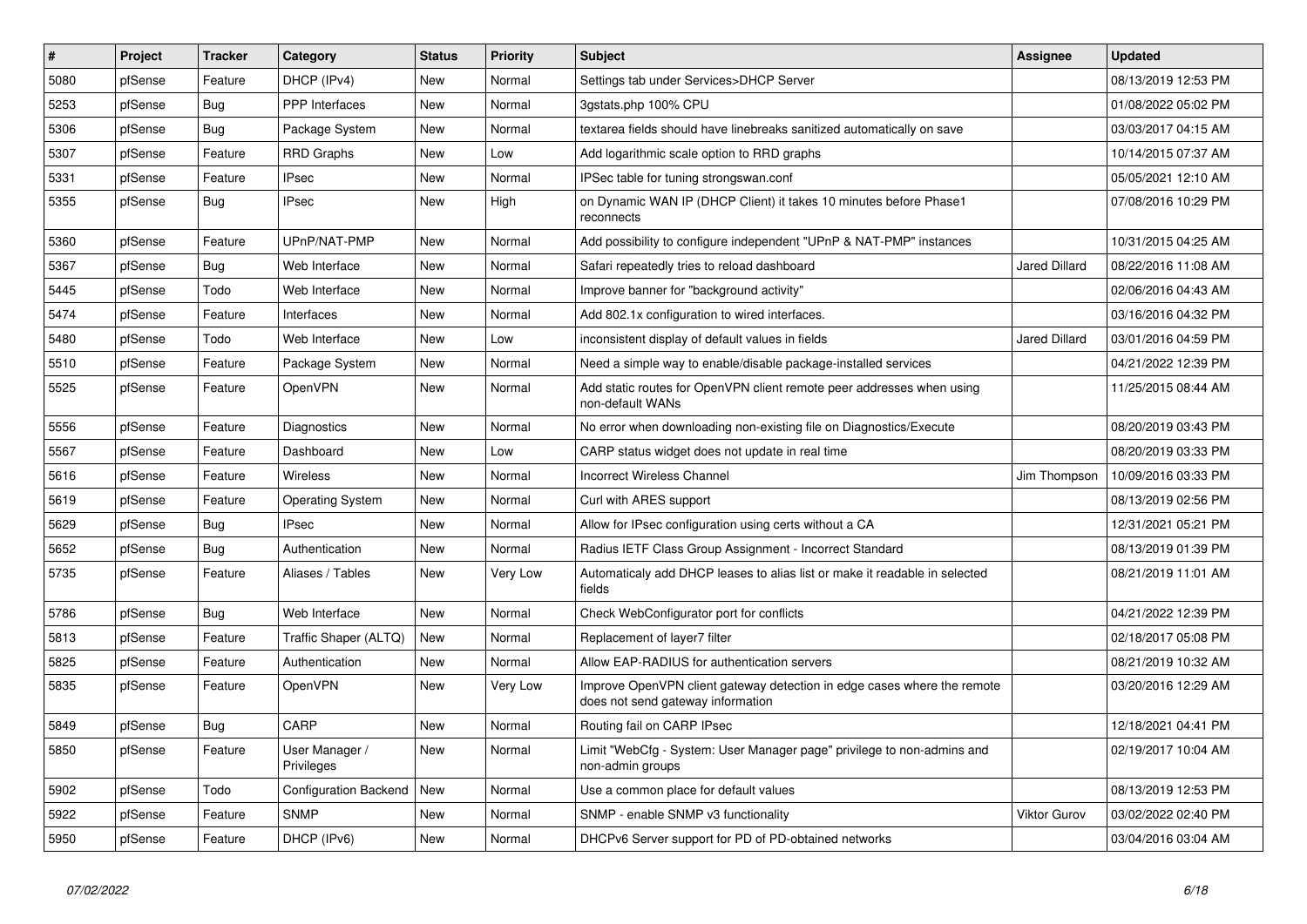| #    | Project | <b>Tracker</b> | Category                                 | <b>Status</b> | <b>Priority</b> | <b>Subject</b>                                                                                                         | Assignee             | <b>Updated</b>      |
|------|---------|----------------|------------------------------------------|---------------|-----------------|------------------------------------------------------------------------------------------------------------------------|----------------------|---------------------|
| 6026 | pfSense | Bug            | Rules / NAT                              | <b>New</b>    | Low             | webinterface, firewall rules, wrapping of columns or visible<br>(horizontal) scrollbar needed when contents doesnt fit | <b>Jared Dillard</b> | 08/20/2019 03:40 PM |
| 6029 | pfSense | Bug            | <b>XML Parser</b>                        | New           | Normal          | Unhelpful error messages in xmlparse*.inc and generally                                                                |                      | 08/13/2019 12:52 PM |
| 6038 | pfSense | Feature        | Interfaces                               | New           | Normal          | Add ability to configure which interface is chosen for defining hostname IP in<br>/etc/hosts                           |                      | 07/07/2017 09:56 AM |
| 6051 | pfSense | <b>Bug</b>     | DHCP (IPv6)                              | <b>New</b>    | Normal          | DHCPv6 Client Failure for additional WAN Address causes<br>2-seconds-service-restart-loop                              |                      | 12/03/2020 01:08 AM |
| 6103 | pfSense | Feature        | <b>DNS Resolver</b>                      | <b>New</b>    | Normal          | DNS Resolver Outgoing Interfaces should be able to use Gateway Groups                                                  |                      | 10/21/2019 08:02 AM |
| 6186 | pfSense | <b>Bug</b>     | Services                                 | <b>New</b>    | Normal          | race conditions in service startup                                                                                     |                      | 04/21/2022 12:39 PM |
| 6207 | pfSense | Feature        | Rules / NAT                              | New           | Normal          | Please, add "THIS IF broadcast" Macro for use in firewall rules                                                        |                      | 08/21/2019 11:01 AM |
| 6213 | pfSense | Feature        | <b>IPsec</b>                             | New           | Normal          | IPSEC: IPV4/IPV6 dual-interface-stack support for Mobile IKE                                                           |                      | 04/20/2016 07:48 AM |
| 6215 | pfSense | Feature        | Web Interface                            | <b>New</b>    | Normal          | Create consistent UI for admin access security                                                                         |                      | 04/20/2016 03:05 PM |
| 6228 | pfSense | Feature        | <b>Operating System</b>                  | New           | Normal          | Please provide a means for IGMPv3 and MLDv2 support                                                                    |                      | 05/20/2020 03:21 PM |
| 6283 | pfSense | Feature        | DHCP (IPv6)                              | New           | Normal          | Register DHCPv6 leases with DNS resolver                                                                               |                      | 08/21/2019 10:48 AM |
| 6289 | pfSense | <b>Bug</b>     | Interfaces                               | <b>New</b>    | Normal          | IPv6 address not given to track6 interfaces on create                                                                  |                      | 12/30/2021 04:17 AM |
| 6295 | pfSense | <b>Bug</b>     | <b>Traffic Shaper</b><br>(Limiters)      | <b>New</b>    | Normal          | Crash upon applying CODELQ to untagged parent interface when also<br>applied to daughter VLAN                          | Luiz Souza           | 08/20/2019 02:44 PM |
| 6321 | pfSense | Bug            | L <sub>2</sub> TP                        | New           | Normal          | Problem with connecting I2tp over ipsec from android and windows                                                       |                      | 11/13/2020 11:01 AM |
| 6332 | pfSense | Todo           | Web Interface                            | <b>New</b>    | Normal          | Upgrade encryption options to cover current range of recommendations                                                   |                      | 08/13/2019 02:34 PM |
| 6361 | pfSense | Bug            | Web Interface                            | <b>New</b>    | Low             | Responsive Mobile Menu issue                                                                                           |                      | 05/16/2016 12:09 PM |
| 6386 | pfSense | <b>Bug</b>     | IPv6 Router<br>Advertisements<br>(RADVD) | New           | Low             | Switching Router Advertisements to disabled should broadcast IP Removal<br>messages                                    |                      | 05/22/2016 10:44 PM |
| 6390 | pfSense | Todo           | Dashboard                                | <b>New</b>    | Low             | Autoscale from Traffic Graph not correct size (big graphs)                                                             |                      | 05/23/2016 01:38 PM |
| 6398 | pfSense | Bug            | <b>Configuration Backend</b>             | New           | Normal          | If config cannot be loaded due to corruption or bug, it isn't handled gracefully<br>(just stops)                       |                      | 08/13/2019 01:23 PM |
| 6412 | pfSense | Feature        | <b>Operating System</b>                  | New           | Normal          | Add includedir directive for /var/etc/xinet.d to xinetd configuration                                                  |                      | 08/13/2019 01:23 PM |
| 6457 | pfSense | Feature        | Installer                                | <b>New</b>    | Normal          | Allow ability to configure AWS EC2 AMI via userdata                                                                    |                      | 09/21/2020 02:54 PM |
| 6469 | pfSense | Feature        | Console Menu                             | New           | Normal          | Improve help + self documentation in console PHP shell                                                                 |                      | 08/13/2019 01:23 PM |
| 6481 | pfSense | Bug            | <b>IPsec</b>                             | New           | Normal          | loading EAP RADIUS method failed                                                                                       |                      | 03/24/2020 04:25 PM |
| 6500 | pfSense | Feature        | Package System                           | <b>New</b>    | Normal          | Should be a way to determine which packages are available without having to<br>update/install                          |                      | 06/17/2016 05:34 PM |
| 6501 | pfSense | Todo           | Web Interface                            | <b>New</b>    | Normal          | Tightening up subnet expansion                                                                                         |                      | 08/13/2019 01:23 PM |
| 6539 | pfSense | Feature        | Rules / NAT                              | New           | Normal          | ICMPv6 filtering requires multiple rules - no range support                                                            |                      | 08/13/2019 01:23 PM |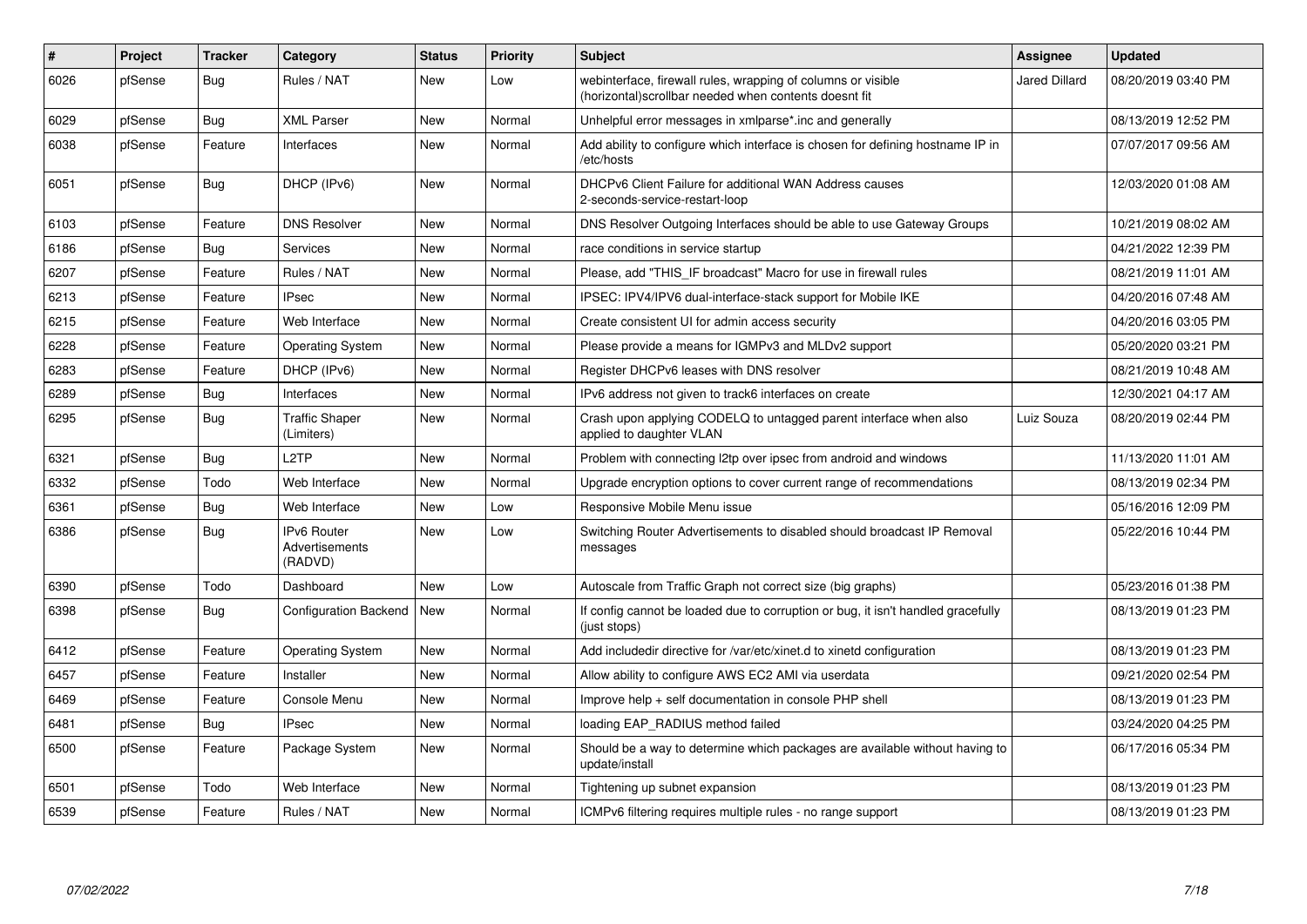| #    | Project | <b>Tracker</b> | Category                                        | <b>Status</b> | <b>Priority</b> | <b>Subject</b>                                                                                                                                      | Assignee             | <b>Updated</b>      |
|------|---------|----------------|-------------------------------------------------|---------------|-----------------|-----------------------------------------------------------------------------------------------------------------------------------------------------|----------------------|---------------------|
| 6541 | pfSense | <b>Bug</b>     | <b>IPv6 Router</b><br>Advertisements<br>(RADVD) | <b>New</b>    | Normal          | IPv6 RAs always include on-link prefix; clients may not use DHCPv6<br>managed addresses                                                             |                      | 08/13/2019 03:23 PM |
| 6544 | pfSense | Feature        | DHCP (IPv4)                                     | <b>New</b>    | Very Low        | RFC 3046 DHCP Option 82 support (and RFC 3315/4649/4580 for IPv6)                                                                                   |                      | 07/13/2020 02:14 AM |
| 6554 | pfSense | Feature        | <b>NTPD</b>                                     | <b>New</b>    | Normal          | Reintroduce NTP mode7 for IEEE 1588 PTPd interop                                                                                                    |                      | 08/13/2019 01:40 PM |
| 6569 | pfSense | Feature        | <b>NTPD</b>                                     | <b>New</b>    | Normal          | Support Rockwell ZODIAC binary protocol (Jupiter receiver) for high precision                                                                       | Jim Pingle           | 07/18/2016 11:45 AM |
| 6574 | pfSense | Feature        | Hardware / Drivers                              | New           | Normal          | Support USB RNDIS network interfaces                                                                                                                |                      | 08/20/2019 08:46 AM |
| 6602 | pfSense | Feature        | User Manager /<br>Privileges                    | <b>New</b>    | Normal          | Config writes denied via "deny config write" permission should notify as such                                                                       |                      | 08/20/2019 03:43 PM |
| 6604 | pfSense | Feature        | <b>NTPD</b>                                     | <b>New</b>    | Normal          | Allow NTP server list to be overridden by DHCP/PPP                                                                                                  |                      | 08/13/2019 01:39 PM |
| 6608 | pfSense | Feature        | Backup / Restore                                | New           | Low             | backup and restore dhcp                                                                                                                             |                      | 07/13/2016 04:09 PM |
| 6615 | pfSense | Feature        | DHCP (IPv4)                                     | New           | Normal          | new DHCP server option                                                                                                                              |                      | 08/13/2019 01:39 PM |
| 6627 | pfSense | <b>Bug</b>     | Rules / NAT                                     | <b>New</b>    | Normal          | floating tab match rules ignore quick action so should be removed                                                                                   |                      | 07/18/2016 02:15 PM |
| 6647 | pfSense | Todo           | Web Interface                                   | New           | Very Low        | <b>Enable Additional Security Headers</b>                                                                                                           |                      | 05/14/2021 01:09 AM |
| 6691 | pfSense | Bug            | DHCP (IPv6)                                     | <b>New</b>    | Normal          | dhcp6c quits after only two tries if no response was received                                                                                       |                      | 12/07/2020 04:25 PM |
| 6696 | pfSense | <b>Bug</b>     | Traffic Shaper (ALTQ)                           | <b>New</b>    | Low             | Add configure link to Status > Queues error message if traffic shaping not<br>configured                                                            | Jared Dillard        | 08/21/2019 08:55 AM |
| 6697 | pfSense | Todo           | Web Interface                                   | <b>New</b>    | Low             | White squares around the numeric values in the Status / Queues page                                                                                 | <b>Jared Dillard</b> | 08/15/2016 03:19 AM |
| 6727 | pfSense | Todo           | Web Interface                                   | New           | Very Low        | Missing file apple-touch-icon-precomposed.png?                                                                                                      | Jared Dillard        | 08/18/2016 02:10 PM |
| 6738 | pfSense | Feature        | Web Interface                                   | <b>New</b>    | Normal          | GUI Action Buttons replicated to the top of the List                                                                                                |                      | 07/10/2021 01:04 PM |
| 6742 | pfSense | Feature        | Authentication                                  | <b>New</b>    | Normal          | OAuth2 authentication for OpenVPN (and for FreeRadius)                                                                                              | Jim Thompson         | 10/19/2020 09:19 AM |
| 6776 | pfSense | Feature        | Rules / NAT                                     | New           | Normal          | Allow disabling of "filter rule association" by default                                                                                             |                      | 08/17/2021 10:56 AM |
| 6796 | pfSense | Feature        | Interfaces                                      | <b>New</b>    | Normal          | Allow hostnames as GRE and GIF endpoints                                                                                                            |                      | 08/13/2019 02:35 PM |
| 6799 | pfSense | Bug            | Rules / NAT                                     | New           | Normal          | Using NOT (!) with interface subnet macros results unexpected traffic passing<br>when multiple subnets are included in the macro (i.e. VIP subnets) |                      | 02/07/2022 02:18 PM |
| 6803 | pfSense | Bug            | Web Interface                                   | <b>New</b>    | Normal          | CSRF timeout occurs when it (probably) shouldn't                                                                                                    |                      | 11/03/2016 09:43 PM |
| 6804 | pfSense | Feature        | <b>Diagnostics</b>                              | New           | Very Low        | Add row counter into Diagnostics -> Edit File                                                                                                       |                      | 08/20/2019 03:44 PM |
| 6816 | pfSense | Feature        | IPv6 Router<br>Advertisements<br>(RADVD)        | New           | Normal          | Status and/or Diagnostics page for radvd                                                                                                            |                      | 08/13/2019 02:35 PM |
| 6823 | pfSense | Bug            | Interfaces                                      | New           | Normal          | No connectivity after changing link state to UP                                                                                                     |                      | 04/21/2022 12:39 PM |
| 6842 | pfSense | Feature        | Package System                                  | New           | Low             | Package Manager progress bar should indicate overall progress                                                                                       |                      | 08/21/2019 08:55 AM |
| 6845 | pfSense | Feature        | Interfaces                                      | New           | Normal          | DHCP / DHCPv6 WAN client status page                                                                                                                |                      | 08/19/2019 12:37 PM |
| 6873 | pfSense | Bug            | DHCP (IPv6)                                     | New           | Low             | radvd - Too many addresses in RDNSS section when previously using<br>DHCP <sub>v6</sub>                                                             | Dominic<br>McKeown   | 06/06/2018 10:45 AM |
| 6917 | pfSense | Feature        | Upgrade                                         | New           | Normal          | Add ability to choose from what IP/IFACE you search for updates                                                                                     |                      | 11/11/2016 09:51 AM |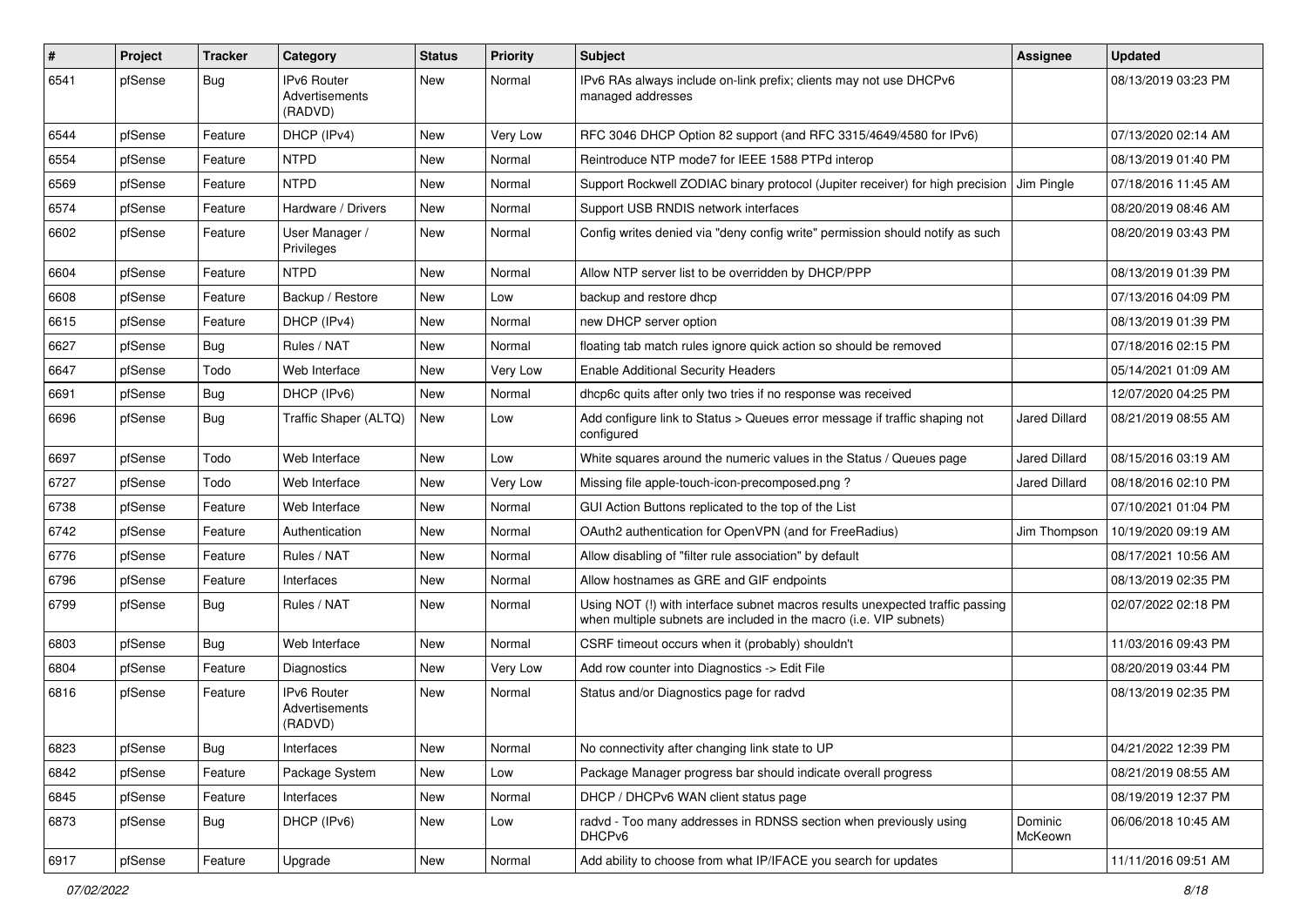| #    | Project | <b>Tracker</b> | Category                                 | <b>Status</b> | <b>Priority</b> | Subject                                                                                                                       | <b>Assignee</b>      | <b>Updated</b>      |
|------|---------|----------------|------------------------------------------|---------------|-----------------|-------------------------------------------------------------------------------------------------------------------------------|----------------------|---------------------|
| 6926 | pfSense | Bug            | UPnP/NAT-PMP                             | New           | Normal          | Miniupnp advertising expired IPv6 address                                                                                     |                      | 01/15/2022 08:29 PM |
| 6956 | pfSense | Feature        | Captive Portal                           | <b>New</b>    | Normal          | Allow more control over concurrent logins                                                                                     |                      | 11/23/2016 12:01 PM |
| 6960 | pfSense | Feature        | DHCP (IPv4)                              | New           | Normal          | Consider replacing ISC DHCP server with KEA DHCP                                                                              |                      | 09/24/2020 01:59 PM |
| 6977 | pfSense | Bug            | Interfaces                               | New           | Normal          | VLAN traffic is erroneously counted as underlying iface (untagged) traffic                                                    |                      | 08/13/2019 02:56 PM |
| 6993 | pfSense | Bug            | OpenVPN                                  | New           | Normal          | OpenVPN status error during CARP state transition                                                                             | James Webb           | 12/31/2021 05:44 PM |
| 7030 | pfSense | Feature        | Multi-WAN                                | New           | Very Low        | New Feature Load Balance Per Amount Of GB                                                                                     |                      | 08/13/2019 02:56 PM |
| 7040 | pfSense | Bug            | Interfaces                               | New           | Normal          | Issue when disabling an interface                                                                                             |                      | 12/26/2016 02:56 AM |
| 7078 | pfSense | Feature        | OpenVPN                                  | New           | Low             | Allow reordering of client specific overrides in OpenVPN                                                                      |                      | 11/21/2019 02:48 PM |
| 7082 | pfSense | Bug            | Package System                           | New           | Normal          | pkg edit.php - impossible to use default value with rowhelperfield                                                            |                      | 08/21/2019 09:15 AM |
| 7085 | pfSense | Feature        | Rules / NAT                              | New           | Normal          | Edit Firewall Rules Seperator                                                                                                 |                      | 09/10/2017 09:15 AM |
| 7113 | pfSense | Bug            | Dashboard                                | New           | Normal          | Interface name in Traffic Graphs                                                                                              |                      | 12/31/2021 05:40 PM |
| 7152 | pfSense | Bug            | <b>DNS Resolver</b>                      | New           | Normal          | Unbound / DNS Resolver issue if "Register DHCP static mappings in the DNS<br>Resolver" set before wildcard DNS custom options |                      | 12/18/2021 04:59 PM |
| 7172 | pfSense | Bug            | DHCP (IPv4)                              | New           | Normal          | Sorting by hostname in Services > DHCP Server > LAN should be "natural"<br>(alphanumeric friendly)                            |                      | 08/20/2019 03:47 PM |
| 7181 | pfSense | Feature        | Rules / NAT                              | New           | Low             | Add Top and Add Bottom on Seperator                                                                                           |                      | 08/21/2019 08:55 AM |
| 7182 | pfSense | Feature        | Dashboard                                | New           | Normal          | Break up System Widget on the Dashboard                                                                                       |                      | 08/21/2019 08:59 AM |
| 7195 | pfSense | Bug            | Package System                           | New           | Normal          | pkg_edit.php - < checkenable fields > tag has no effect on fields other than<br>checkbox/input                                |                      | 08/21/2019 09:15 AM |
| 7201 | pfSense | Feature        | <b>NTPD</b>                              | New           | Normal          | NTP Support multiple GPS reference clocks                                                                                     |                      | 04/27/2021 12:31 PM |
| 7212 | pfSense | Feature        | Hardware / Drivers                       | <b>New</b>    | Normal          | Provide Driver for SG-1000 Crypto Accelerator                                                                                 | Luiz Souza           | 08/20/2019 08:46 AM |
| 7216 | pfSense | Feature        | Web Interface                            | New           | Normal          | Allow user to choose date display format                                                                                      | <b>Phillip Davis</b> | 02/02/2018 04:20 PM |
| 7235 | pfSense | Bug            | <b>IPsec</b>                             | New           | Normal          | 4860 has not got significant IPsec performance rising with enabled HW<br>acceleration                                         | Luiz Souza           | 12/18/2021 04:32 PM |
| 7238 | pfSense | Bug            | Web Interface                            | New           | Normal          | Menu layout broken when using "Hostname in Menu" with long hostnames                                                          |                      | 02/21/2017 07:01 AM |
| 7244 | pfSense | Feature        | Developer Tools                          | New           | Normal          | Publish pfsense as a Vagrant Basebox                                                                                          |                      | 01/29/2019 04:09 AM |
| 7248 | pfSense | Feature        | <b>IPsec</b>                             | New           | Normal          | Web UI for IPSec settings should warn about poor security choices                                                             | Jim Pingle           | 10/31/2019 12:15 PM |
| 7260 | pfSense | Feature        | Rules / NAT                              | New           | Normal          | Source OS / p0f Database Missing Modern Operating Systems                                                                     |                      | 04/18/2020 02:25 AM |
| 7281 | pfSense | Feature        | OpenVPN                                  | New           | Normal          | OpenVPN: Add support for IPv6 dynamic prefix selection                                                                        |                      | 12/21/2017 08:56 PM |
| 7287 | pfSense | Feature        | <b>NTPD</b>                              | New           | Normal          | NTP add support for ACTS ref clock                                                                                            |                      | 10/12/2020 07:45 AM |
| 7289 | pfSense | Bug            | Certificates                             | New           | Low             | Generating 4096bit Certificate                                                                                                |                      | 08/14/2019 09:56 AM |
| 7292 | pfSense | Feature        | Dynamic DNS                              | New           | Normal          | DynamicDNS configuration does not sync to HA secondary                                                                        |                      | 02/21/2017 04:56 PM |
| 7303 | pfSense | Bug            | IPv6 Router<br>Advertisements<br>(RADVD) | New           | Normal          | ipv6 connectivity lost on pfSense reboot                                                                                      |                      | 08/20/2019 12:23 PM |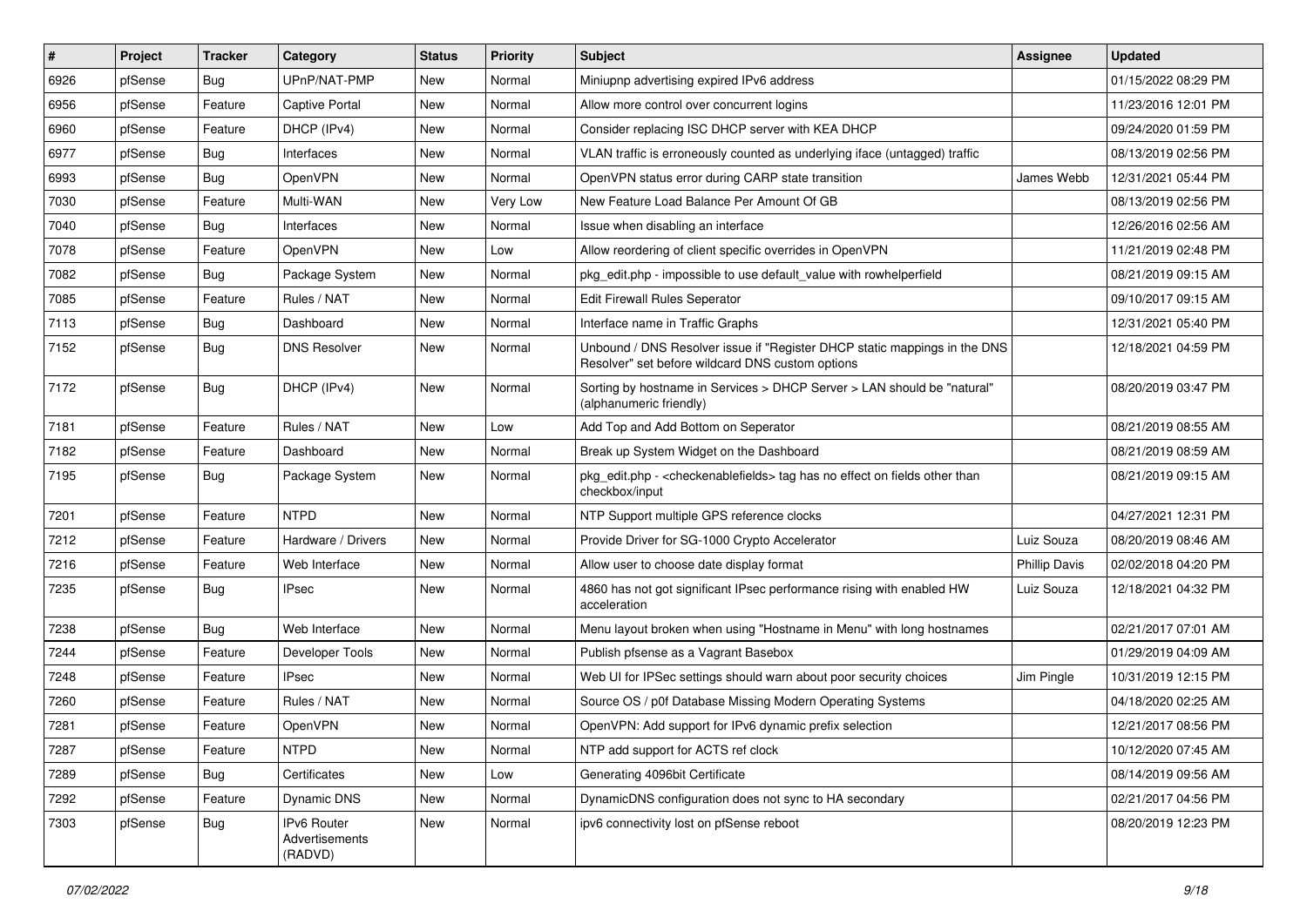| $\pmb{\#}$ | Project | <b>Tracker</b> | Category             | <b>Status</b> | <b>Priority</b> | <b>Subject</b>                                                                            | <b>Assignee</b> | <b>Updated</b>      |
|------------|---------|----------------|----------------------|---------------|-----------------|-------------------------------------------------------------------------------------------|-----------------|---------------------|
| 7314       | pfSense | <b>Bug</b>     | <b>RRD Graphs</b>    | <b>New</b>    | Low             | Discrepancy in ntp monitoring view                                                        |                 | 02/24/2017 08:37 PM |
| 7329       | pfSense | Bug            | <b>DNS Forwarder</b> | <b>New</b>    | Low             | <b>DHCP Not Updating DNS</b>                                                              |                 | 01/21/2022 09:16 PM |
| 7352       | pfSense | <b>Bug</b>     | Routing              | New           | Normal          | pfSense IPv6 static route is dumped after a WAN flap                                      |                 | 01/20/2022 09:35 AM |
| 7365       | pfSense | Feature        | Logging              | <b>New</b>    | Low             | Pass firewall/filter rule set through logging for centralized loggers to key on           |                 | 03/07/2017 10:44 AM |
| 7373       | pfSense | Bug            | Rules / NAT          | New           | Normal          | Firewall schedules GUI needs to be redone from scratch                                    |                 | 08/21/2019 08:56 AM |
| 7385       | pfSense | Todo           | Web Interface        | <b>New</b>    | Normal          | Sanitize PHP includes                                                                     |                 | 08/13/2019 03:22 PM |
| 7387       | pfSense | <b>Bug</b>     | Dashboard            | New           | Low             | New Traffic Graph in dashboard resets inverted view to normal view                        | Jared Dillard   | 12/11/2021 08:14 PM |
| 7402       | pfSense | <b>Bug</b>     | Web Interface        | New           | Normal          | Inconsistent use of htmlentities validation checks                                        |                 | 03/21/2017 08:58 AM |
| 7405       | pfSense | Feature        | DHCP (IPv4)          | New           | Normal          | Ability to add dhcp host reservations from "Diagnostics -> ARP table"                     |                 | 10/12/2020 08:22 AM |
| 7418       | pfSense | Feature        | Dynamic DNS          | New           | Normal          | Dynamic dns should be sorted interface name                                               |                 | 08/21/2019 08:58 AM |
| 7420       | pfSense | Bug            | IPsec                | New           | Normal          | ipsec status freezing                                                                     |                 | 02/13/2020 09:09 AM |
| 7430       | pfSense | Bug            | Interfaces           | New           | Normal          | pfsense-utils.inc - where is ipaddr configured() should account for loopback<br>interface |                 | 08/13/2019 03:48 PM |
| 7441       | pfSense | Feature        | DHCP (IPv4)          | New           | Low             | Display start/end times for Static Mapping leases on DHCP Leases/DHCPv6<br>Leases         |                 | 08/21/2019 10:48 AM |
| 7442       | pfSense | Feature        | Diagnostics          | New           | Low             | Suggestions for Diagnostics / ARP Table and Diagnostics / NDP Table                       |                 | 08/21/2019 09:27 AM |
| 7459       | pfSense | Feature        | Diagnostics          | <b>New</b>    | Low             | "Refresh" button for Diagnostics/Tables display                                           |                 | 08/21/2019 09:27 AM |
| 7476       | pfSense | Bug            | Logging              | New           | Normal          | Dirty buffer used to build log messages?                                                  |                 | 04/17/2017 09:51 PM |
| 7495       | pfSense | Feature        | <b>DNS Resolver</b>  | New           | Low             | Ability to set TTL for local for Unbound host overrides and dhcp leases                   |                 | 03/06/2018 09:46 AM |
| 7521       | pfSense | Feature        | Package System       | <b>New</b>    | High            | Package Updates via Mirror                                                                |                 | 05/04/2017 08:21 PM |
| 7531       | pfSense | Feature        | Package System       | <b>New</b>    | Low             | pkg behavior when encountering invalid SSL certificate                                    |                 | 05/08/2017 06:57 PM |
| 7541       | pfSense | Feature        | Installer            | New           | Normal          | ZFS Install, add hot spare option                                                         |                 | 08/14/2019 09:32 AM |
| 7551       | pfSense | Bug            | Rules / NAT          | New           | Normal          | Dynamic IPsec endpoints not added to rule set after WAN down/up                           |                 | 05/16/2017 02:26 PM |
| 7563       | pfSense | Feature        | L <sub>2</sub> TP    | <b>New</b>    | Normal          | I2tp Suggestion: consider allowing IP/Subnet for the user.                                |                 | 08/21/2019 10:52 AM |
| 7589       | pfSense | Bug            | Diagnostics          | <b>New</b>    | Normal          | diag edit.php old print info box                                                          |                 | 05/20/2017 05:02 PM |
| 7590       | pfSense | <b>Bug</b>     | Diagnostics          | New           | Normal          | diag edit do not save when nothing to sae (in directory browse view)                      |                 | 05/20/2017 05:04 PM |
| 7602       | pfSense | Feature        | Operating System     | <b>New</b>    | Normal          | Auto-Create bootable USB for recovery                                                     |                 | 08/13/2019 09:50 AM |
| 7626       | pfSense | Feature        | Interfaces           | <b>New</b>    | Normal          | Add IPoE support for WAN                                                                  |                 | 01/01/2022 12:31 AM |
| 7648       | pfSense | <b>Bug</b>     | CARP                 | <b>New</b>    | Very Low        | SPAN ports on an interface renders CARP HA inoperative                                    |                 | 06/14/2017 09:19 PM |
| 7665       | pfSense | <b>Bug</b>     | Aliases / Tables     | New           | Normal          | Host range validation for Aliases is not strict enough                                    |                 | 08/21/2019 11:01 AM |
| 7671       | pfSense | Feature        | Gateway Monitoring   | New           | Normal          | Gateway Monitoring Via Custom Script or Telnet.                                           |                 | 09/18/2020 02:59 PM |
| 7688       | pfSense | Feature        | Backup / Restore     | New           | Low             | AutoConfigBackup - Info Icon - username only                                              |                 | 10/22/2017 10:46 AM |
| 7718       | pfSense | Feature        | Dynamic DNS          | <b>New</b>    | Very Low        | Hostname for Custom DynDNS Updater.                                                       |                 | 07/24/2017 10:05 AM |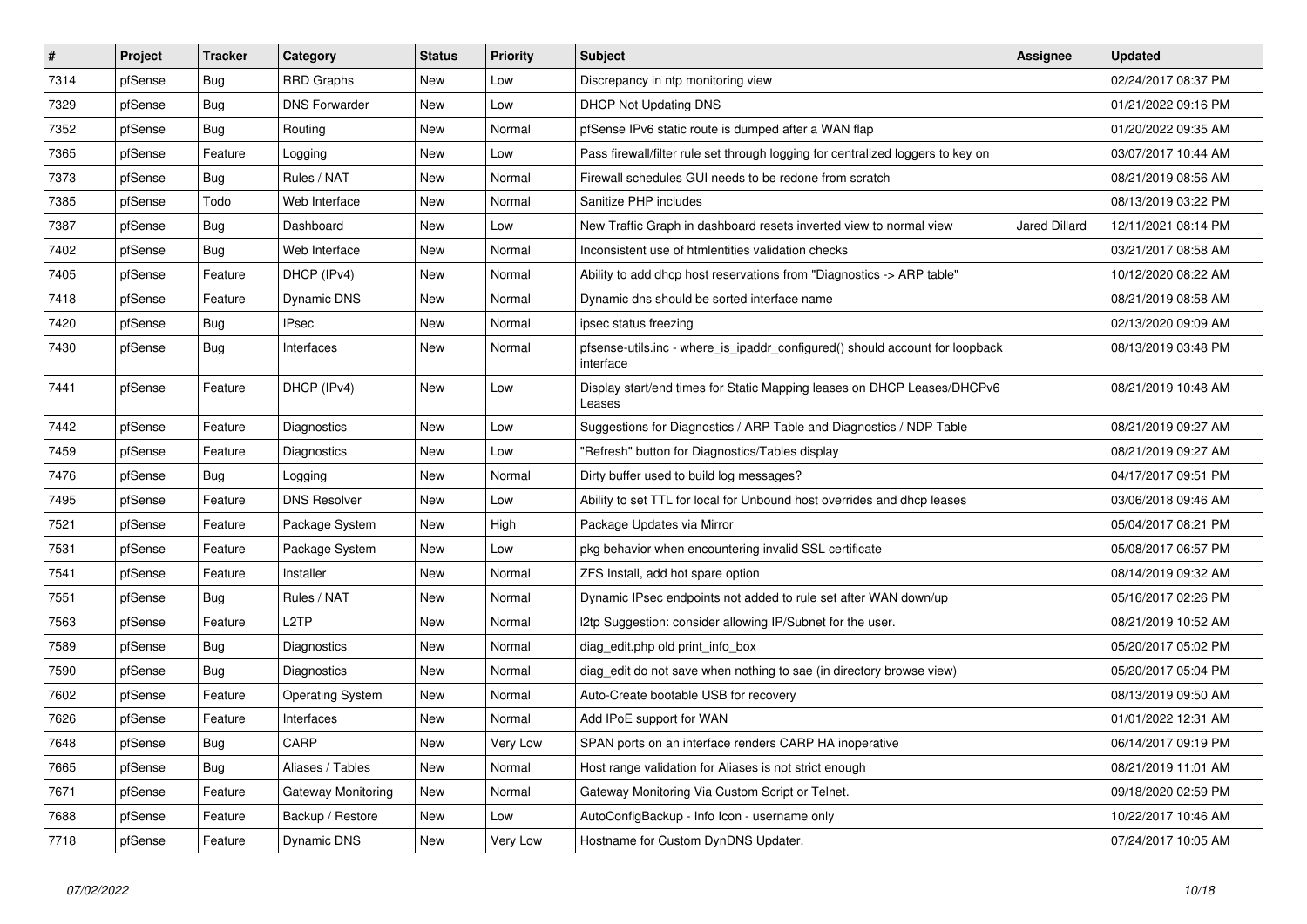| #    | Project | <b>Tracker</b> | Category                                 | <b>Status</b> | <b>Priority</b> | <b>Subject</b>                                                                                                                    | <b>Assignee</b> | <b>Updated</b>      |
|------|---------|----------------|------------------------------------------|---------------|-----------------|-----------------------------------------------------------------------------------------------------------------------------------|-----------------|---------------------|
| 7720 | pfSense | Feature        | Hardware / Drivers                       | New           | Normal          | Add general watchdog kernel modules (like ichwd) and watchdogd support in<br>the GUI.                                             |                 | 08/19/2019 01:20 PM |
| 7730 | pfSense | <b>Bug</b>     | Interfaces                               | New           | High            | 2.3.4 1 greX: loop detected when hit save on filter rules or interfaces                                                           |                 | 07/27/2017 08:16 AM |
| 7734 | pfSense | Bug            | DHCP (IPv6)                              | New           | Normal          | Using opton ia pd0 does not renew prefix and prefix get dropped                                                                   |                 | 07/31/2017 03:46 AM |
| 7737 | pfSense | Bug            | IPv6 Router<br>Advertisements<br>(RADVD) | <b>New</b>    | Normal          | radvd error message                                                                                                               |                 | 08/13/2019 09:41 AM |
| 7738 | pfSense | Feature        | <b>IPsec</b>                             | New           | Normal          | Highlight which IPSec (or other VPN) crypto modes are hardware-accelerated<br>in the UI                                           |                 | 08/13/2019 03:46 PM |
| 7747 | pfSense | Feature        | Console Menu                             | New           | Normal          | Minor UI Tweak: Make hitting enter on the console (esp via SSH) should not<br>log you out, but simply redraw the menu             |                 | 08/01/2017 04:03 PM |
| 7757 | pfSense | <b>Bug</b>     | Backup / Restore                         | New           | Normal          | Auto Config Backup fails to upload unless Default Gateway is up                                                                   |                 | 08/16/2019 12:47 PM |
| 7761 | pfSense | Feature        | Rules / NAT                              | New           | Normal          | Add a way to match on IPv6 proto=0 (hop-by-hop header extension)                                                                  |                 | 08/13/2019 03:49 PM |
| 7773 | pfSense | Feature        | <b>IPsec</b>                             | New           | Normal          | IPSec using IKEv2 with split DNS not using provided domain names                                                                  |                 | 08/15/2017 05:25 PM |
| 7779 | pfSense | <b>Bug</b>     | OpenVPN                                  | New           | Normal          | Traffic crossing a site-to-site OpenVPN tunnel fails to fragment.                                                                 |                 | 06/02/2021 08:26 AM |
| 7781 | pfSense | Feature        | Rules / NAT                              | New           | Normal          | Please Enable Rule Separators on Manual Outbound NAT                                                                              |                 | 08/21/2019 09:07 AM |
| 7783 | pfSense | Feature        | <b>Operating System</b>                  | New           | Normal          | Support for hosting VMs on pfSense using bhyve                                                                                    |                 | 03/25/2022 11:53 AM |
| 7788 | pfSense | <b>Bug</b>     | Dashboard                                | New           | Low             | Irregular updating of widgets like cpu/uptime on system widget.                                                                   |                 | 08/21/2019 09:03 AM |
| 7799 | pfSense | Feature        | Rules / NAT                              | New           | Normal          | Make an ajax call to toggle logging by clicking on the logging icon next to a<br>rule                                             |                 | 08/13/2019 09:40 AM |
| 7800 | pfSense | Feature        | Logging                                  | <b>New</b>    | Normal          | Add option for state logging                                                                                                      |                 | 08/13/2019 03:51 PM |
| 7812 | pfSense | Feature        | Web Interface                            | New           | Normal          | ZFS handling of autopreplace                                                                                                      |                 | 08/13/2019 03:53 PM |
| 7821 | pfSense | Bug            | DHCP (IPv6)                              | New           | Normal          | GIF does not support broadcast                                                                                                    |                 | 08/29/2017 10:50 AM |
| 7848 | pfSense | <b>Bug</b>     | Diagnostics                              | New           | Low             | NDP Table Sort by Expiration Error                                                                                                |                 | 08/26/2019 02:56 PM |
| 7852 | pfSense | Feature        | <b>DNS Resolver</b>                      | New           | Normal          | Add views support to Unbound GUI                                                                                                  |                 | 09/11/2017 12:26 PM |
| 7857 | pfSense | <b>Bug</b>     | Dashboard                                | New           | Very Low        | Interfaces Widget U/I fails to wrap IPV6 addresses when the string is too wide<br>for the widget                                  |                 | 08/13/2019 09:15 AM |
| 7863 | pfSense | Bug            | User Manager /<br>Privileges             | New           | Normal          | The "WebCfg - All pages" permission inclueds the "User - System: Shell<br>account access" even though that is not a WebCofg page. |                 | 09/16/2017 05:13 AM |
| 7881 | pfSense | Feature        | <b>OpenVPN</b>                           | New           | Normal          | OpenVPN client - add support for multiple server entries                                                                          |                 | 08/14/2019 09:32 AM |
| 7888 | pfSense | Feature        | Package System                           | New           | Normal          | Add a button in package manager GUI to upgrade all packages                                                                       |                 | 09/28/2017 05:50 AM |
| 7899 | pfSense | Bug            | Traffic Shaper (ALTQ)                    | New           | Normal          | a floating 'match' rule on LAN does not put traffic from a broswer on a clientpc<br>into a shaper queue                           |                 | 09/28/2017 09:16 AM |
| 7922 | pfSense | Feature        | Rules / NAT                              | New           | Normal          | Add the option to select the ISP IPv6 Delegated Prefix as a destination in<br>firewall rules                                      |                 | 10/10/2017 06:36 PM |
| 7934 | pfSense | Feature        | Dashboard                                | New           | Very Low        | format support phone# for international use                                                                                       |                 | 10/12/2017 04:38 PM |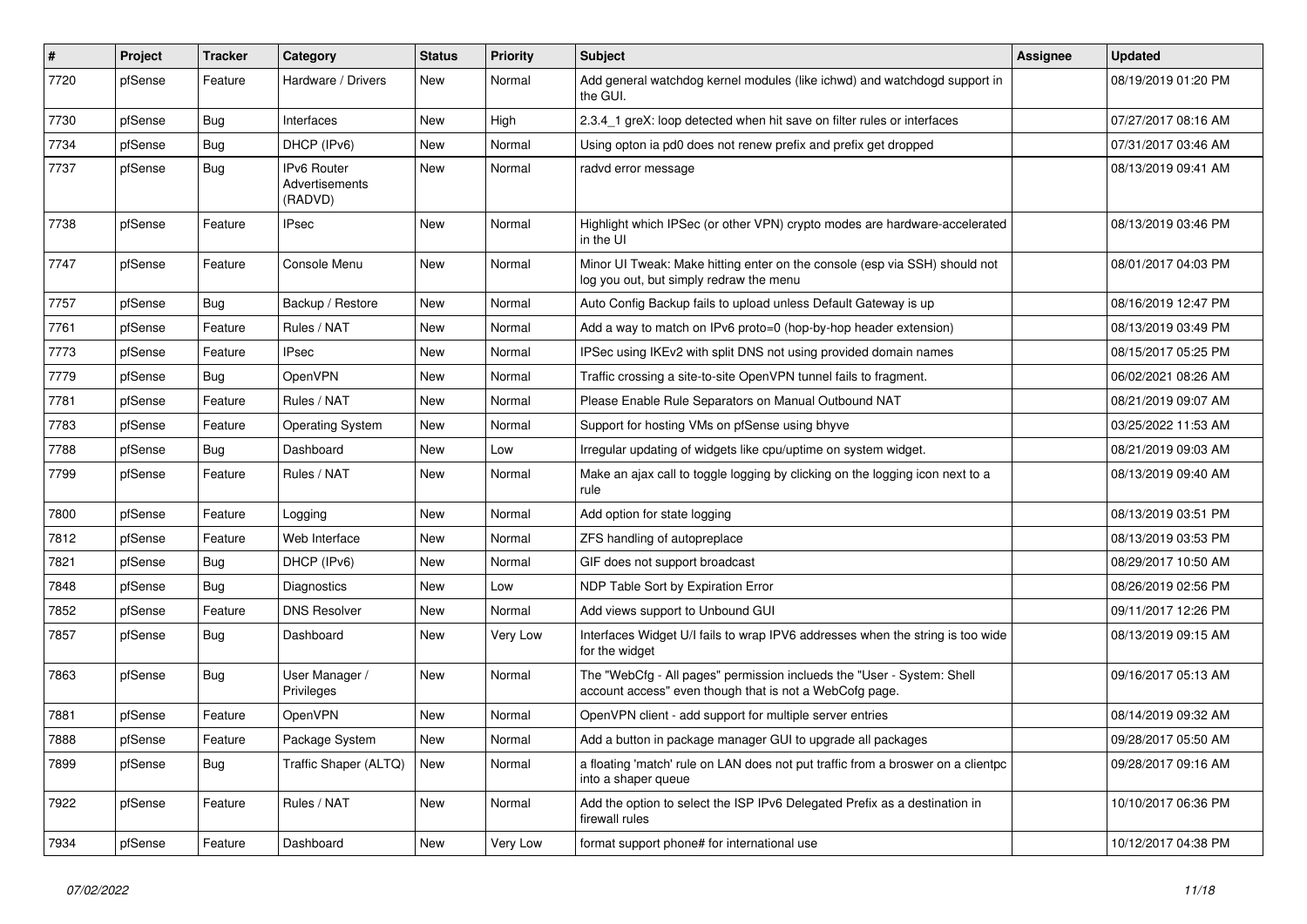| $\pmb{\#}$ | Project | <b>Tracker</b> | Category                            | <b>Status</b> | Priority | <b>Subject</b>                                                                                            | <b>Assignee</b> | <b>Updated</b>      |
|------------|---------|----------------|-------------------------------------|---------------|----------|-----------------------------------------------------------------------------------------------------------|-----------------|---------------------|
| 7943       | pfSense | <b>Bug</b>     | Web Interface                       | <b>New</b>    | Normal   | CSS Overflow Fix for Drop Down Menus in webConfigurator                                                   |                 | 11/21/2020 02:54 PM |
| 7956       | pfSense | Feature        | Web Interface                       | <b>New</b>    | Normal   | Favicon able to match GUI colour setting?                                                                 |                 | 10/17/2017 06:36 AM |
| 7957       | pfSense | Feature        | Web Interface                       | New           | Normal   | GUI theme - separate "colour" from "compact/normal" in theme dropdown                                     |                 | 10/17/2017 06:58 AM |
| 7964       | pfSense | Bug            | Multi-WAN                           | New           | Normal   | Restart openvpn on gateway switching                                                                      |                 | 08/19/2019 12:35 PM |
| 7971       | pfSense | Feature        | Captive Portal                      | New           | Normal   | Allow import, export and synchronization of MACs under Captive Portal<br>service                          |                 | 10/19/2017 04:56 AM |
| 7974       | pfSense | Feature        | Dashboard                           | New           | Normal   | <b>ZFS RAID Monitor Not available</b>                                                                     |                 | 08/20/2019 01:34 PM |
| 7977       | pfSense | Bug            | Translations                        | <b>New</b>    | Normal   | English text shown in stead of translated text (Routing - Gateway groups -<br>edit)                       |                 | 08/21/2019 11:28 AM |
| 7986       | pfSense | Bug            | Wireless                            | New           | Normal   | WLAN card no longer properly initialized under 2.4.0                                                      |                 | 06/19/2020 08:08 AM |
| 7988       | pfSense | Feature        | Web Interface                       | New           | Normal   | Compact Theme based on Compact-RED with the default theme colors.                                         |                 | 10/23/2017 05:34 AM |
| 8004       | pfSense | Bug            | <b>NAT Reflection</b>               | <b>New</b>    | Normal   | Error notice for a deleted NAT that had a RULE or an existing NAT which is<br>claimed to have no NAT port |                 | 10/24/2017 06:39 PM |
| 8013       | pfSense | <b>Bug</b>     | <b>IPsec</b>                        | <b>New</b>    | Normal   | IPsec MSS clamping value shared for IPv4 and IPv6                                                         | Luiz Souza      | 10/28/2021 01:37 PM |
| 8036       | pfSense | Feature        | <b>IPsec</b>                        | New           | Normal   | Want to run multiple Mobile Client IKEv2 server instances                                                 |                 | 08/14/2019 09:31 AM |
| 8050       | pfSense | Bug            | Interfaces                          | New           | High     | Enabling bridge while interfaces have link freezes console                                                |                 | 11/03/2017 04:38 PM |
| 8066       | pfSense | Bug            | Routing                             | New           | Normal   | Static routes not applied when they go out a interface using carp                                         |                 | 11/08/2017 02:04 AM |
| 8072       | pfSense | <b>Bug</b>     | <b>Traffic Shaper</b><br>(Limiters) | <b>New</b>    | Normal   | Limiter / Queue mask issues?                                                                              | Ivor Kreso      | 11/08/2017 07:56 PM |
| 8073       | pfSense | <b>Bug</b>     | <b>IPsec</b>                        | <b>New</b>    | Normal   | Traffic inexplicably not going through IPSEC despite (in theory) matching SPs                             |                 | 11/09/2017 02:51 AM |
| 8076       | pfSense | Bug            | Backup / Restore                    | New           | Normal   | User can easily apply an unusable interface configuration after restore                                   |                 | 08/14/2019 10:52 AM |
| 8078       | pfSense | Feature        | PPP Interfaces                      | New           | Normal   | <b>PPPoE Reconnect Wait Time</b>                                                                          |                 | 11/09/2017 05:13 PM |
| 8087       | pfSense | Bug            | Authentication                      | New           | Normal   | Provide Calling-Station-ID to RADIUS backed VPN connections                                               |                 | 06/06/2020 05:36 AM |
| 8089       | pfSense | <b>Bug</b>     | Interfaces                          | New           | High     | VLAN page breaks after config restore to new hardware.                                                    |                 | 11/21/2017 01:38 PM |
| 8095       | pfSense | <b>Bug</b>     | <b>Translations</b>                 | <b>New</b>    | Normal   | Unescaped simple quotes break JavaScript features when the French<br>translation is enabled               |                 | 08/21/2019 09:06 AM |
| 8100       | pfSense | Bug            | CARP                                | New           | Normal   | pfsync Initially Deletes States on Primary for Connections Established<br>through Secondary               | Luiz Souza      | 02/08/2022 12:59 PM |
| 8113       | pfSense | <b>Bug</b>     | Interfaces                          | <b>New</b>    | Normal   | MTU setting on bridge, openvpn clients ignored                                                            |                 | 12/31/2021 05:55 PM |
| 8122       | pfSense | <b>Bug</b>     | OpenVPN                             | <b>New</b>    | Normal   | openvpn client is unable to use OTP (temporary) passwords                                                 |                 | 04/16/2018 09:28 AM |
| 8130       | pfSense | <b>Bug</b>     | <b>Traffic Graphs</b>               | <b>New</b>    | Normal   | Status - Monitoring - Area chart displays traffic data differently than Line or<br>Bar charts             |                 | 11/26/2017 01:40 PM |
| 8149       | pfSense | Feature        | <b>NTPD</b>                         | <b>New</b>    | Normal   | <b>NTPsec</b>                                                                                             |                 | 10/11/2020 10:59 AM |
| 8157       | pfSense | Bug            | Dashboard                           | <b>New</b>    | Very Low | Traffic Graph clutter from time to time                                                                   |                 | 12/03/2017 06:40 AM |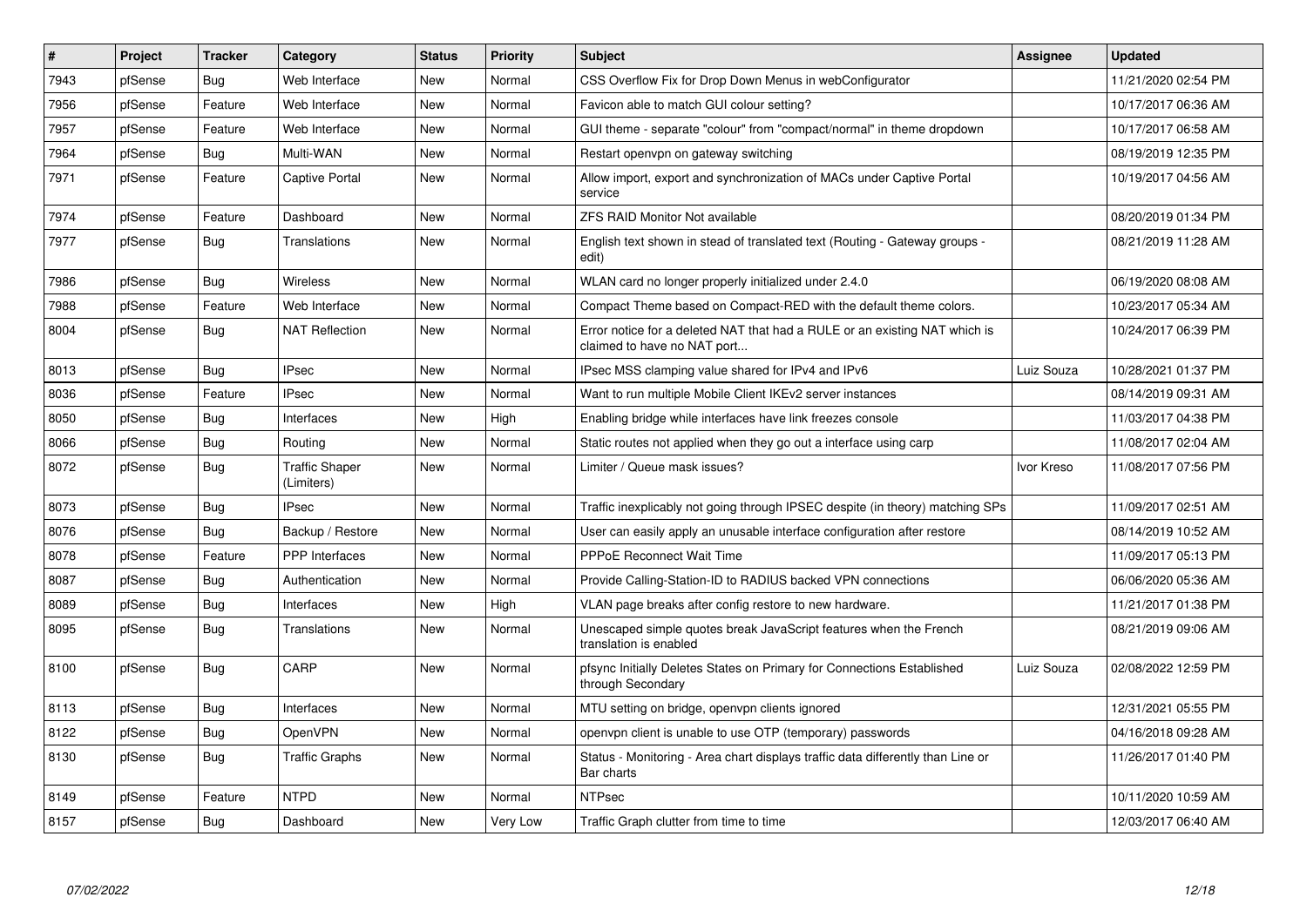| $\sharp$ | Project | <b>Tracker</b> | Category                                        | <b>Status</b> | <b>Priority</b> | <b>Subject</b>                                                                                                                                                                | <b>Assignee</b>      | <b>Updated</b>      |
|----------|---------|----------------|-------------------------------------------------|---------------|-----------------|-------------------------------------------------------------------------------------------------------------------------------------------------------------------------------|----------------------|---------------------|
| 8158     | pfSense | Bug            | Interfaces                                      | New           | High            | IPv6 Track Interface issue with more than one WAN-Gateway and a number<br>of internal interfaces at least track interface from one interface does not<br>work on regular base |                      | 12/03/2017 09:00 AM |
| 8168     | pfSense | Feature        | <b>IPsec</b>                                    | New           | Normal          | strongswan dhcp option                                                                                                                                                        |                      | 12/19/2017 04:14 AM |
| 8170     | pfSense | Feature        | <b>XMLRPC</b>                                   | New           | Normal          | XMLRPC Sync deletes entires on remote System                                                                                                                                  |                      | 08/21/2019 10:42 AM |
| 8173     | pfSense | Feature        | Interfaces                                      | New           | Normal          | dhcp6c - RAW Options                                                                                                                                                          |                      | 05/29/2022 05:34 PM |
| 8176     | pfSense | Bug            | Package System                                  | New           | Normal          | ./schema/packages.dtd -- referenced in *xml, but missing?                                                                                                                     |                      | 12/09/2017 06:52 PM |
| 8177     | pfSense | <b>Bug</b>     | Package System                                  | New           | Normal          | "/xsl/package.xsl" is referenced in package XML files but not on the firewall                                                                                                 |                      | 08/14/2019 09:56 AM |
| 8178     | pfSense | Feature        | Package System                                  | New           | Normal          | Allow setting attributes for form elements in package XML                                                                                                                     |                      | 12/09/2017 07:48 PM |
| 8192     | pfSense | Bug            | Gateway Monitoring                              | <b>New</b>    | Low             | dpinger - Change in ISP link-local IPv6 address drops connectivity                                                                                                            | Luiz Souza           | 11/05/2020 07:31 AM |
| 8207     | pfSense | <b>Bug</b>     | <b>Operating System</b>                         | New           | Normal          | 2.4 cannot boot as a Xen VM with more than 7 NICs                                                                                                                             |                      | 06/25/2022 05:42 PM |
| 8233     | pfSense | Bug            | <b>NAT Reflection</b>                           | New           | Very Low        | NAT reflection back to originating host broken when using FQDN-based IP<br>aliases                                                                                            |                      | 08/21/2019 10:53 AM |
| 8236     | pfSense | Feature        | <b>DNS Resolver</b>                             | New           | Normal          | Ability to configure "forward-first" and "forward-host" options for more robust<br>domain overrides in DNS Resolver                                                           |                      | 12/26/2017 01:26 AM |
| 8243     | pfSense | Feature        | <b>XMLRPC</b>                                   | <b>New</b>    | Normal          | Sync dashboard settings over xmlrpc                                                                                                                                           |                      | 08/21/2019 10:42 AM |
| 8262     | pfSense | Feature        | <b>IPv6 Router</b><br>Advertisements<br>(RADVD) | New           | Normal          | Make each prefix flags configurable separately.                                                                                                                               |                      | 01/16/2018 12:35 PM |
| 8263     | pfSense | <b>Bug</b>     | Traffic Shaper (ALTQ)                           | New           | Normal          | Cannot create a nonlinear `Link Share` service curve because of: "the sum of<br>the child bandwidth higher than parent"                                                       |                      | 11/05/2020 07:31 AM |
| 8270     | pfSense | Todo           | Web Interface                                   | New           | Very Low        | Fix grammatically erroneous repetition                                                                                                                                        |                      | 01/11/2018 08:19 AM |
| 8274     | pfSense | Feature        | <b>Traffic Graphs</b>                           | New           | Normal          | Reverse Inverse Traffic Graph View                                                                                                                                            | <b>Jared Dillard</b> | 08/14/2019 10:31 AM |
| 8285     | pfSense | <b>Bug</b>     | Web Interface                                   | New           | Normal          | Actions on stale data may result in catastrophic results                                                                                                                      |                      | 01/16/2018 08:08 PM |
| 8309     | pfSense | Feature        | Hardware / Drivers                              | New           | Normal          | Include apuled driver to add support for LEDs on PC Engines APU boards                                                                                                        | Darryn Storm         | 08/20/2019 08:47 AM |
| 8313     | pfSense | Bug            | <b>Notifications</b>                            | New           | Normal          | STARTTLS auto detection not working                                                                                                                                           |                      | 04/21/2022 12:39 PM |
| 8316     | pfSense | Feature        | Rules / NAT                                     | New           | Low             | expiration date when creating new rules                                                                                                                                       |                      | 08/21/2019 09:11 AM |
| 8324     | pfSense | Bug            | Hardware / Drivers                              | New           | Normal          | bxe cards require promisc for OSPF                                                                                                                                            | Luiz Souza           | 05/25/2020 03:19 PM |
| 8325     | pfSense | Bug            | UPnP/NAT-PMP                                    | <b>New</b>    | Normal          | UPnP not available for pppoe-Clients                                                                                                                                          |                      | 11/15/2020 10:33 AM |
| 8330     | pfSense | Feature        | DHCP (IPv4)                                     | New           | Normal          | add options for ddns-local-address statements                                                                                                                                 |                      | 04/27/2021 12:31 PM |
| 8335     | pfSense | <b>Bug</b>     | <b>LAGG Interfaces</b>                          | New           | Normal          | System hang with LACP downlink to UniFi switch                                                                                                                                |                      | 08/21/2019 11:18 AM |
| 8343     | pfSense | <b>Bug</b>     | Gateways                                        | New           | Normal          | Gateway Routes (Default Routes) not removed in Kernel when removed from<br><b>GUI</b>                                                                                         |                      | 05/14/2020 01:22 AM |
| 8346     | pfSense | Feature        | <b>IPsec</b>                                    | <b>New</b>    | Normal          | Let pFSense act as an IPSec XAuth VPN Client                                                                                                                                  |                      | 02/23/2018 07:39 AM |
| 8349     | pfSense | Feature        | <b>Traffic Graphs</b>                           | New           | Normal          | Show the actual numerical information (upload/download speeds) in the traffic Jared Dillard<br>graph dashboard widget                                                         |                      | 02/28/2018 09:42 AM |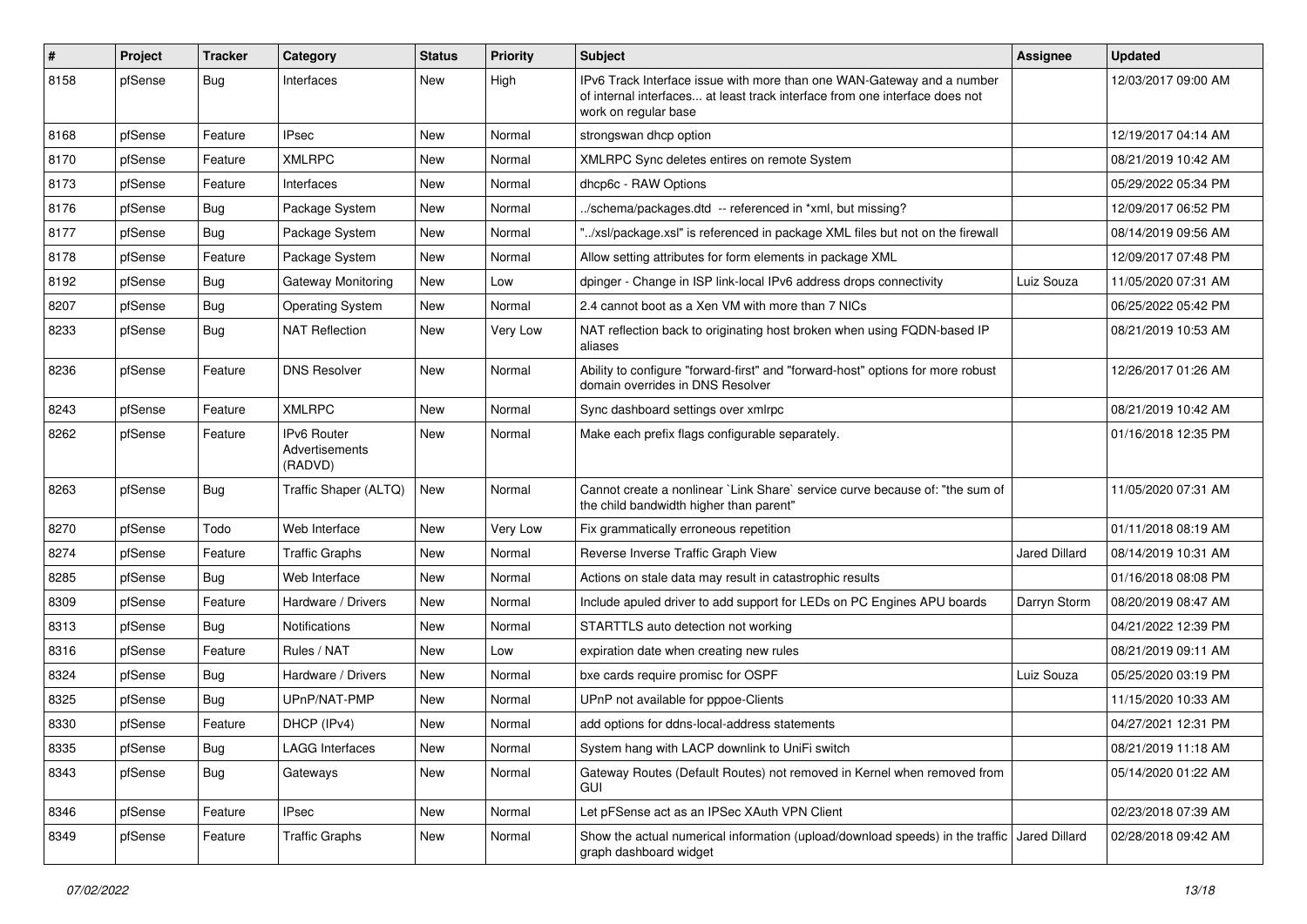| #    | Project | <b>Tracker</b> | Category                 | <b>Status</b> | <b>Priority</b> | <b>Subject</b>                                                                                                          | <b>Assignee</b> | <b>Updated</b>      |
|------|---------|----------------|--------------------------|---------------|-----------------|-------------------------------------------------------------------------------------------------------------------------|-----------------|---------------------|
| 8372 | pfSense | Feature        | Logging                  | New           | Normal          | add gui setting to adjust refresh rate for dynamic firewall logs                                                        |                 | 08/14/2019 10:31 AM |
| 8380 | pfSense | <b>Bug</b>     | OpenVPN                  | <b>New</b>    | Normal          | OpenVPN RADIUS password length is not constant                                                                          | Jim Pingle      | 07/17/2020 11:46 AM |
| 8385 | pfSense | Feature        | Rules / NAT              | New           | Normal          | Utilize IP addresses from successfully authenticated OpenVPN endpoints to<br><b>Update Firewall Rules</b>               |                 | 07/19/2018 03:07 PM |
| 8401 | pfSense | Bug            | Installer                | <b>New</b>    | Normal          | Issues related to keys representing alphabetic characters specific to<br>Scandinavian languages and to some other keys. |                 | 03/30/2018 11:06 AM |
| 8406 | pfSense | Bug            | <b>Dynamic DNS</b>       | New           | Normal          | DDNS IPV6 Cloudflare Client does not detect PPOE address                                                                |                 | 03/31/2018 11:56 AM |
| 8419 | pfSense | Bug            | Web Interface            | New           | Normal          | webgui, when menubar is fixed to the top of the screen, the last items of long<br>menus cannot be seen/used.            |                 | 07/19/2018 03:10 PM |
| 8432 | pfSense | Bug            | <b>Dynamic DNS</b>       | New           | Normal          | Dynamic DNS Client gives an error that it can't find IPv6 address when WAN<br>interface is a LAGG                       |                 | 09/17/2020 05:23 AM |
| 8435 | pfSense | <b>Bug</b>     | Interfaces               | New           | Normal          | DHCPv6 unusable in certain circumstances (US AT&T Fiber, etc.)                                                          |                 | 08/14/2019 10:52 AM |
| 8458 | pfSense | Feature        | Dashboard                | <b>New</b>    | Low             | Allow reordering of interface widget                                                                                    |                 | 08/14/2019 10:52 AM |
| 8464 | pfSense | Bug            | <b>Wireless</b>          | New           | Very Low        | Wireless USB card does not connect to WiFi automatically after reboot/halt                                              |                 | 06/19/2020 03:44 AM |
| 8474 | pfSense | Feature        | <b>High Availability</b> | New           | Low             | Easier Conversion to HA Pair from Existing Non-HA Firewall                                                              |                 | 04/19/2018 11:52 PM |
| 8483 | pfSense | Feature        | Traffic Shaper (ALTQ)    | <b>New</b>    | Normal          | Allow user to choose order of Queues status                                                                             |                 | 08/21/2019 09:12 AM |
| 8500 | pfSense | <b>Bug</b>     | Dynamic DNS              | New           | Low             | Incorrect categorization of status/info messages from phpDynDNS                                                         |                 | 08/16/2019 12:50 PM |
| 8512 | pfSense | Bug            | <b>PPP</b> Interfaces    | <b>New</b>    | Normal          | PPPoE reconnect fails after interface flap                                                                              |                 | 08/20/2019 10:06 AM |
| 8520 | pfSense | Feature        | Interfaces               | New           | Normal          | Option to auto-renew DHCP on interface with an offline gateway or marked<br>as down                                     |                 | 07/20/2021 11:00 AM |
| 8526 | pfSense | Bug            | Interfaces               | <b>New</b>    | Normal          | DHCP client ignores server replies when 802.1q tagging is used                                                          |                 | 08/14/2019 10:52 AM |
| 8532 | pfSense | Feature        | <b>OpenVPN</b>           | New           | Low             | Ability to add metric to pushed routes                                                                                  |                 | 05/22/2018 07:45 AM |
| 8558 | pfSense | Feature        | Web Interface            | New           | Normal          | Add more table sorting in various UI pages                                                                              |                 | 08/21/2019 09:14 AM |
| 8566 | pfSense | <b>Bug</b>     | CARP                     | New           | Normal          | Wrong IPv6 source in NS request in case using of IPv6 alias                                                             |                 | 06/12/2018 01:26 PM |
| 8567 | pfSense | <b>Bug</b>     | CARP                     | New           | Normal          | Using IPv6 VIP alias for services may affect CARP IPv6 VIP work                                                         |                 | 06/12/2018 01:26 PM |
| 8570 | pfSense | Bug            | <b>XML Parser</b>        | New           | Normal          | Empty (dn)shaper config gets populated with newline                                                                     |                 | 08/20/2019 02:45 PM |
| 8599 | pfSense | Feature        | Rules / NAT              | New           | Very Low        | IPv6 flow labels                                                                                                        |                 | 07/16/2018 07:36 AM |
| 8614 | pfSense | Bug            | DHCP (IPv4)              | New           | Normal          | Cannot remove Additional BOOTP/DHCP Options                                                                             |                 | 08/21/2019 09:15 AM |
| 8641 | pfSense | Feature        | Web Interface            | <b>New</b>    | Normal          | Need way to disable HSTS and/or replace webConfigurator certificate from<br><b>CLI</b>                                  |                 | 07/16/2018 10:21 AM |
| 8686 | pfSense | Bug            | <b>IPsec</b>             | New           | Normal          | IPsec VTI: Assigned interface firewall rules are never parsed                                                           |                 | 02/10/2021 12:15 PM |
| 8694 | pfSense | Feature        | Authentication           | New           | Very Low        | Client CA Auth for PFSense WebGui                                                                                       |                 | 08/21/2019 09:25 AM |
| 8711 | pfSense | <b>Bug</b>     | <b>IGMP Proxy</b>        | New           | Normal          | igmpproxy with PPPoE Interfaces                                                                                         |                 | 07/28/2018 09:21 AM |
| 8712 | pfSense | Feature        | Traffic Shaper (ALTQ)    | New           | Normal          | QOS on ipsec links                                                                                                      |                 | 06/22/2020 06:27 AM |
| 8743 | pfSense | Todo           | Gateways                 | New           | Low             | Gateway Groups page should list gateways in tier order                                                                  |                 | 08/14/2019 12:16 PM |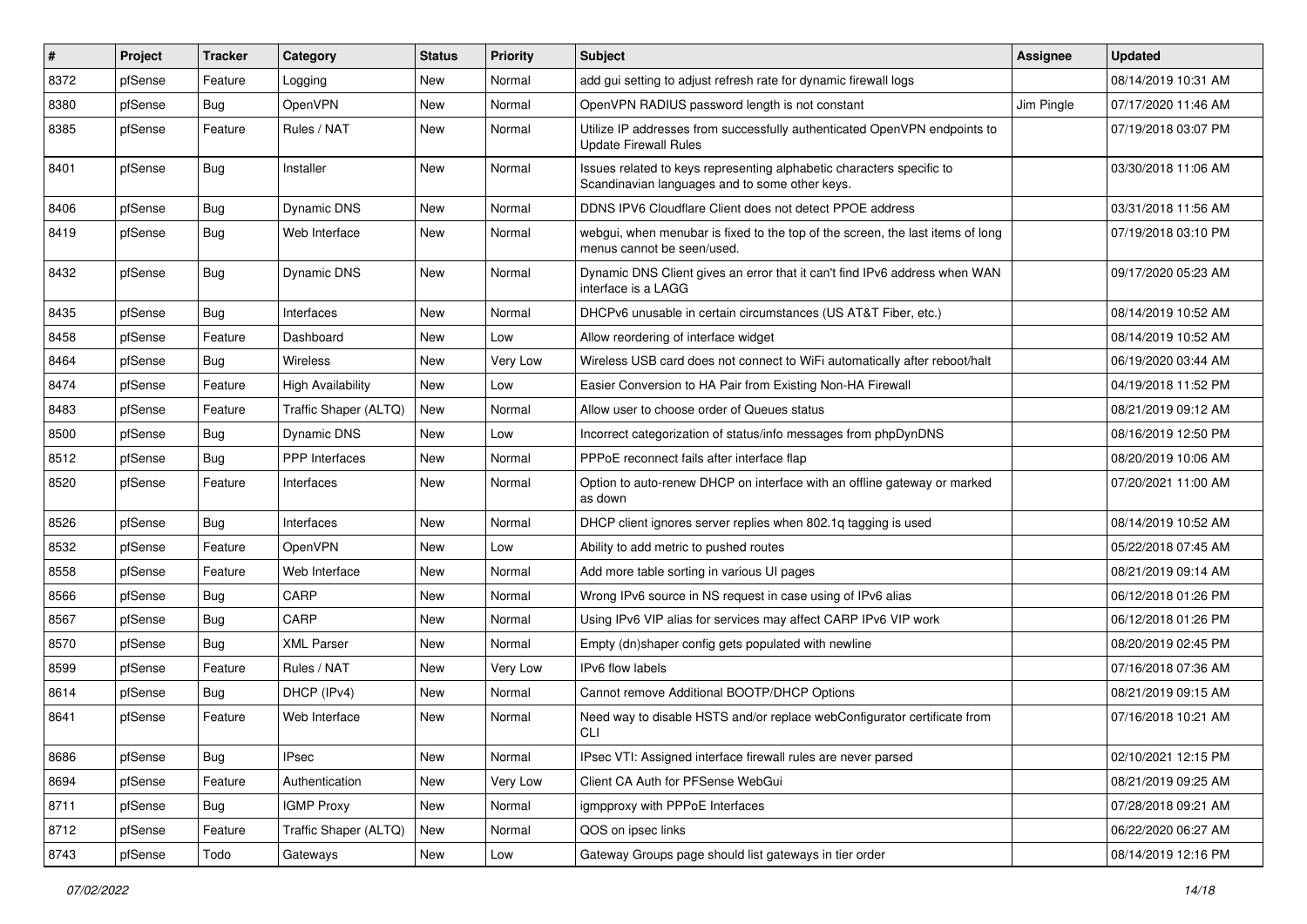| #    | Project | <b>Tracker</b> | Category                                 | <b>Status</b> | <b>Priority</b> | Subject                                                                                                                      | <b>Assignee</b> | <b>Updated</b>      |
|------|---------|----------------|------------------------------------------|---------------|-----------------|------------------------------------------------------------------------------------------------------------------------------|-----------------|---------------------|
| 8770 | pfSense | Bug            | Interfaces                               | New           | Normal          | QinQ interfaces always show as active                                                                                        |                 | 02/01/2020 09:47 AM |
| 8775 | pfSense | Feature        | Authentication                           | New           | Very Low        | Use SRV record for LDAP Authentication                                                                                       |                 | 05/06/2020 07:49 AM |
| 8794 | pfSense | Feature        | <b>NTPD</b>                              | New           | Normal          | NTP authentiction                                                                                                            | Tod L           | 08/05/2021 01:20 AM |
| 8804 | pfSense | <b>Bug</b>     | <b>PPP</b> Interfaces                    | New           | Normal          | Netgate SG-1000 PPPoE Keepalives not prioritized, internet drops                                                             |                 | 08/20/2019 10:06 AM |
| 8815 | pfSense | Bug            | Interfaces                               | New           | Normal          | IP addresses are removed from interfaces when link is lost and either IPv4 or<br>IPv6 is dynamic                             | Luiz Souza      | 07/21/2021 07:49 AM |
| 8820 | pfSense | <b>Bug</b>     | Rules / NAT                              | New           | Low             | System/Advanced/Misc - "Do not kill connections when schedule expires"<br>UN-checked still leaves existing connections open. |                 | 07/28/2020 10:59 AM |
| 8831 | pfSense | <b>Bug</b>     | IPv6 Router<br>Advertisements<br>(RADVD) | New           | Very High       | Radvd causes latency spikes                                                                                                  |                 | 04/19/2021 04:51 AM |
| 8846 | pfSense | Bug            | Gateways                                 | New           | Low             | Misleading gateway error message adding/editing static routes using a<br>disabled interface                                  |                 | 08/21/2019 11:29 AM |
| 8879 | pfSense | Feature        | DHCP (IPv4)                              | New           | Very Low        | DHCP options ADD force options                                                                                               |                 | 09/07/2018 09:14 AM |
| 8929 | pfSense | Feature        | Web Interface                            | New           | Normal          | Scroll bar css dark theme                                                                                                    |                 | 08/14/2019 12:16 PM |
| 8963 | pfSense | Bug            | <b>Traffic Shaper</b><br>(Limiters)      | New           | Normal          | 2.4.4 Limiters don't work after CARP fail-over                                                                               |                 | 12/10/2018 06:40 AM |
| 8964 | pfSense | Bug            | <b>IPsec</b>                             | New           | High            | IPsec async cryptography advanced setting - TCP traffic not passing through   Luiz Souza                                     |                 | 12/08/2020 12:09 PM |
| 9035 | pfSense | <b>Bug</b>     | Rules / NAT                              | New           | Normal          | Inactive Interfaces are Hidden in Firewall Rules                                                                             |                 | 08/14/2019 12:39 PM |
| 9037 | pfSense | Bug            | <b>DNS Resolver</b>                      | New           | Normal          | Unbound not logging to syslog after reboot                                                                                   |                 | 10/12/2018 05:09 AM |
| 9038 | pfSense | Feature        | Logging                                  | New           | Normal          | Live view of any log file                                                                                                    |                 | 08/19/2019 02:55 PM |
| 9060 | pfSense | Feature        | Logging                                  | New           | Normal          | add rule name filtering field for firewall log viewer                                                                        |                 | 08/14/2019 12:38 PM |
| 9063 | pfSense | Feature        | <b>Dynamic DNS</b>                       | New           | Normal          | Allow dynamic DNS client entry to specify which Check IP service to use                                                      |                 | 10/24/2018 11:53 AM |
| 9087 | pfSense | Bug            | <b>Traffic Graphs</b>                    | New           | Normal          | Traffic Graph Widget Legend Not Updating                                                                                     |                 | 08/14/2019 12:38 PM |
| 9101 | pfSense | Bug            | <b>Traffic Graphs</b>                    | New           | Normal          | Traffic Graphs/Dashboard Slows Downloads Being Performed by the Same<br>Firefox Browser                                      |                 | 08/21/2019 09:18 AM |
| 9130 | pfSense | Feature        | DHCP (IPv4)                              | New           | Normal          | Request ID [#INC-16195]: DHCP - PXE Boot                                                                                     |                 | 09/10/2020 01:39 PM |
| 9136 | pfSense | Bug            | DHCP (IPv6)                              | New           | High            | IPv6 Tracking Interfaces Lose IPv6 Address in Certain Cases                                                                  |                 | 04/21/2022 12:39 PM |
| 9140 | pfSense | Bug            | Logging                                  | New           | Very Low        | Unexpected rule can be displayed when looking up filter log entry with<br>multiple matching rules                            |                 | 08/19/2019 02:56 PM |
| 9149 | pfSense | <b>Bug</b>     | Package System                           | New           | Low             | Continued issues with /tmp and /var in RAM on 2.4                                                                            |                 | 11/24/2018 11:56 AM |
| 9156 | pfSense | Feature        | OpenVPN                                  | New           | Normal          | OpenVPN: Add tickbox for 'nopool' directive                                                                                  |                 | 04/14/2020 01:45 PM |
| 9165 | pfSense | Feature        | Authentication                           | New           | Normal          | only IPs can be added to sshguard whitelist                                                                                  |                 | 04/21/2022 12:39 PM |
| 9167 | pfSense | <b>Bug</b>     | Rules / NAT                              | New           | Normal          | Some Important ICMPv6 Traffic Not Allowed by Default Rules                                                                   |                 | 08/14/2019 01:00 PM |
| 9179 | pfSense | Bug            | <b>NAT Reflection</b>                    | New           | Normal          | NAT reflection fix implemented for #8604 is causing WebUI and XMLRPC to<br>fail on slave                                     |                 | 03/27/2020 08:01 PM |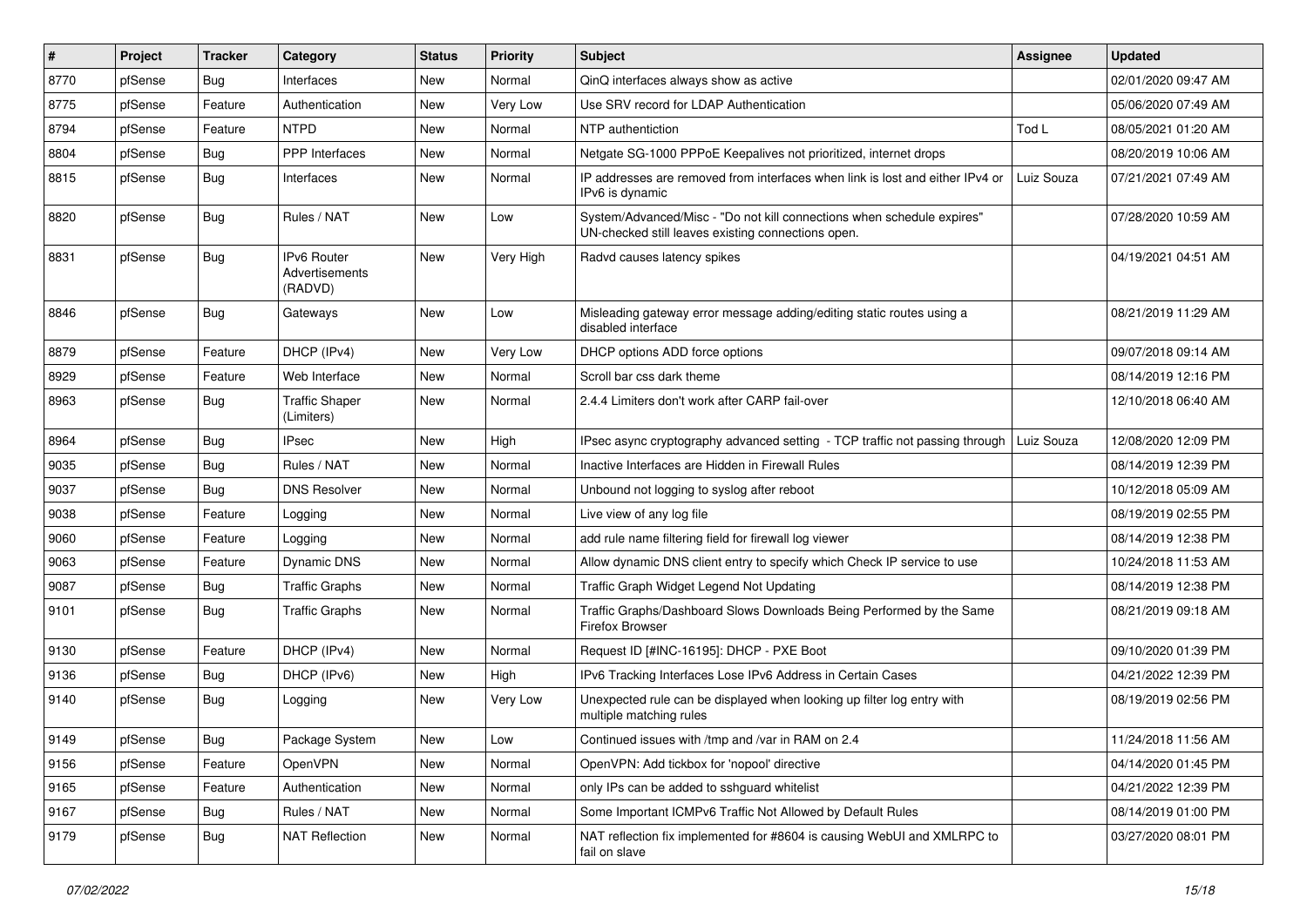| #    | Project | <b>Tracker</b> | Category                     | <b>Status</b> | <b>Priority</b> | Subject                                                                                                 | <b>Assignee</b> | <b>Updated</b>      |
|------|---------|----------------|------------------------------|---------------|-----------------|---------------------------------------------------------------------------------------------------------|-----------------|---------------------|
| 9183 | pfSense | Bug            | <b>LAGG Interfaces</b>       | New           | Very Low        | OpenVPN Lagg Interface not working after restart or new start                                           |                 | 08/21/2019 11:17 AM |
| 9192 | pfSense | <b>Bug</b>     | <b>PPP</b> Interfaces        | <b>New</b>    | Normal          | PPPoE daemon selects wrong interface                                                                    |                 | 08/20/2019 10:05 AM |
| 9222 | pfSense | Feature        | Authentication               | New           | Normal          | Add sshguard log when release an IP                                                                     |                 | 08/14/2019 01:00 PM |
| 9226 | pfSense | Feature        | Web Interface                | New           | Normal          | zfs GUI functionality - alerts                                                                          |                 | 12/31/2020 02:50 PM |
| 9241 | pfSense | Bug            | Interfaces                   | New           | Normal          | Ethernet link cycles up/down if "auto-negotiate" is explicitly selected in<br>interface configuration   |                 | 12/31/2018 08:36 PM |
| 9253 | pfSense | Feature        | User Manager /<br>Privileges | New           | Normal          | RFE: True View-Only WebCFG options                                                                      |                 | 08/21/2019 09:21 AM |
| 9288 | pfSense | Feature        | Authentication               | <b>New</b>    | Normal          | SSHGuard add pfSense signature in standard                                                              |                 | 08/14/2019 01:19 PM |
| 9293 | pfSense | Feature        | Web Interface                | <b>New</b>    | Low             | Provide WebUI message (banner) prior to login                                                           |                 | 08/14/2019 02:39 PM |
| 9295 | pfSense | Bug            | PPPoE Server                 | New           | Very High       | IPv6 PD does not work with PPPOE (Server & Client)                                                      |                 | 05/15/2022 10:53 AM |
| 9336 | pfSense | Feature        | Notifications                | New           | Very Low        | Make Dynamic DNS update notification e-mail optional                                                    |                 | 02/18/2019 11:49 AM |
| 9338 | pfSense | <b>Bug</b>     | <b>IGMP Proxy</b>            | New           | Normal          | igmpproxy ignoring downstream vlan interface                                                            |                 | 02/22/2019 03:48 AM |
| 9343 | pfSense | <b>Bug</b>     | DHCP (IPv4)                  | New           | Normal          | diag_arp.php times out with large DHCPD leases table                                                    |                 | 08/14/2019 01:19 PM |
| 9344 | pfSense | Bug            | Translations                 | New           | Normal          | OpenVPN click NCP Algorithms will always go to DH Parameters website(in<br>Chinese-Taiwan)              |                 | 10/21/2021 03:48 AM |
| 9353 | pfSense | <b>Bug</b>     | Dashboard                    | New           | Low             | PHPSession errors from limited access to dashboard and widgets                                          |                 | 10/06/2020 09:31 AM |
| 9436 | pfSense | Feature        | <b>DNS Resolver</b>          | <b>New</b>    | Normal          | Unbound: enable dnstap support                                                                          |                 | 03/27/2019 07:54 PM |
| 9453 | pfSense | <b>Bug</b>     | LAGG Interfaces              | New           | Normal          | VLAN Interfaces on LAGG get orphaned at boot                                                            |                 | 08/21/2019 11:16 AM |
| 9464 | pfSense | Feature        | Interfaces                   | New           | Normal          | Marvell 6000 -- netgate hardware (e.g.: XG-7100, XG-3100) internal switch<br>LACP support               |                 | 04/08/2019 07:58 AM |
| 9485 | pfSense | <b>Bug</b>     | User Manager /<br>Privileges | New           | Normal          | password match error on system usermanager causes Group membership to<br>be reset.                      |                 | 04/26/2019 08:52 AM |
| 9504 | pfSense | <b>Bug</b>     | Dynamic DNS                  | <b>New</b>    | Normal          | Multiple Dynamic DNS update notifications for the same interface, not<br>differentiated by the hostname |                 | 05/07/2019 07:46 AM |
| 9536 | pfSense | Feature        | DHCP (IPv6)                  | <b>New</b>    | Normal          | Support dynamic prefix in DHCPv6 Server                                                                 |                 | 05/25/2022 04:27 AM |
| 9544 | pfSense | Feature        | Routing                      | New           | Normal          | Enable RADIX_MPATH                                                                                      |                 | 04/21/2022 12:39 PM |
| 9566 | pfSense | <b>Bug</b>     | <b>Traffic Graphs</b>        | New           | Normal          | Traffic graph displays traffic incorrectly                                                              |                 | 11/18/2019 07:54 AM |
| 9574 | pfSense | Feature        | Package System               | <b>New</b>    | Normal          | Show changelog at package upgrade                                                                       |                 | 06/02/2019 04:35 AM |
| 9575 | pfSense | Feature        | DHCP (IPv6)                  | New           | Very Low        | RFC 7078 - Distributing Address Selection Policy Using DHCPv6                                           |                 | 08/14/2019 02:39 PM |
| 9585 | pfSense | Bug            | Interfaces                   | New           | Normal          | 6RD: Unable to reach hosts on within same 6rd-domain                                                    |                 | 08/14/2019 02:39 PM |
| 9591 | pfSense | Feature        | Rules / NAT                  | New           | Normal          | Add under firewall rules a search box                                                                   |                 | 08/14/2019 02:39 PM |
| 9617 | pfSense | Feature        | PPP Interfaces               | New           | Normal          | PPPoE Static IP Configuration in GUI                                                                    |                 | 10/15/2021 08:52 PM |
| 9621 | pfSense | Feature        | User Manager /<br>Privileges | New           | Normal          | More convenient deletion of single user privileges                                                      |                 | 07/09/2019 03:09 AM |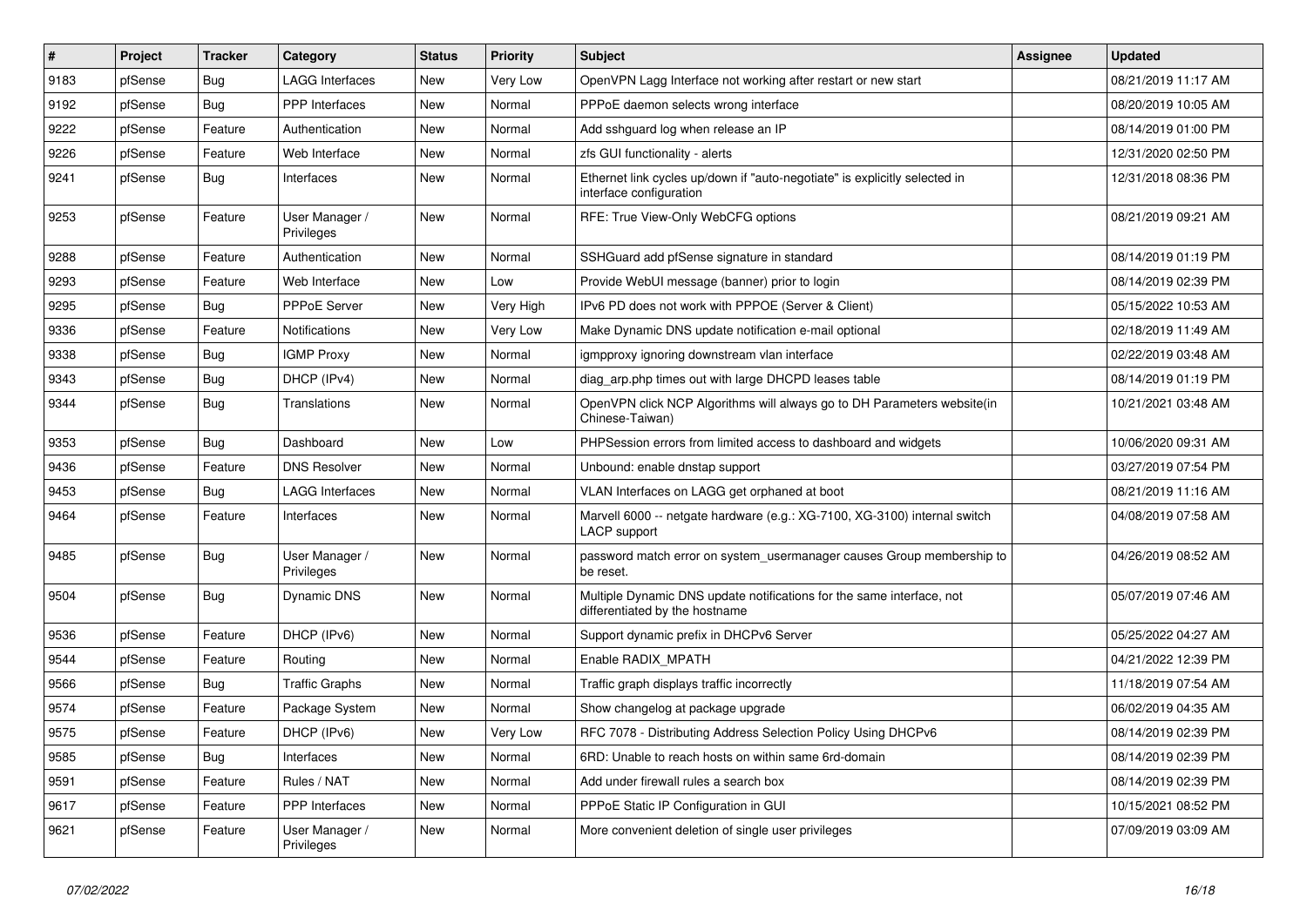| #     | Project | <b>Tracker</b> | Category                | <b>Status</b> | <b>Priority</b> | <b>Subject</b>                                                                                                       | Assignee      | <b>Updated</b>      |
|-------|---------|----------------|-------------------------|---------------|-----------------|----------------------------------------------------------------------------------------------------------------------|---------------|---------------------|
| 9626  | pfSense | <b>Bug</b>     | Web Interface           | New           | Normal          | When deny write permission is assigned to a user, there is no error feedback<br>if the user tries to write something |               | 06/25/2022 05:41 PM |
| 9627  | pfSense | Feature        | Captive Portal          | <b>New</b>    | Normal          | Captive Portal only shows authenticated users                                                                        |               | 08/14/2019 02:48 PM |
| 9633  | pfSense | Feature        | PPPoE Server            | New           | Normal          | PPPoE/L2TP Server Status Page                                                                                        |               | 10/09/2021 12:05 PM |
| 9650  | pfSense | <b>Bug</b>     | Gateways                | New           | Normal          | IPv6 connection drops (ir-)regular on Kabelvodafone (German cable ISP)                                               |               | 07/27/2019 07:14 AM |
| 9654  | pfSense | Bug            | <b>DNS Resolver</b>     | New           | Normal          | After reboot, the DNS resolver must be restarted before it will advertise the<br>ipv6 DNS address of the router.     |               | 11/20/2020 03:12 AM |
| 9664  | pfSense | <b>Bug</b>     | <b>Dynamic DNS</b>      | New           | Normal          | DynDNS and Dual-wan problem with CloudFlare (works with No-Ip)                                                       |               | 08/03/2019 10:00 AM |
| 9677  | pfSense | <b>Bug</b>     | Dashboard               | New           | Normal          | Dashboard hangs when widget needs data from a remote host which is down                                              |               | 08/13/2019 09:15 AM |
| 9680  | pfSense | Feature        | <b>DHCP Relay</b>       | New           | Normal          | Seperate DHCP Server and relay per interface                                                                         |               | 02/27/2020 10:47 AM |
| 9690  | pfSense | <b>Bug</b>     | Interfaces              | New           | Normal          | Ethernet flow control should be disabled by default                                                                  |               | 08/19/2019 06:45 PM |
| 9698  | pfSense | <b>Bug</b>     | <b>RRD Graphs</b>       | New           | Normal          | Monitoring graphs do not retain state after auto-refresh                                                             |               | 08/26/2019 02:09 AM |
| 9717  | pfSense | Feature        | Web Interface           | New           | Low             | Search box for pfsense?                                                                                              |               | 07/05/2020 02:14 PM |
| 9718  | pfSense | Feature        | Diagnostics             | New           | Low             | Make diag_states_summary table sortable                                                                              |               | 10/06/2020 09:12 AM |
| 9732  | pfSense | Feature        | DHCP (IPv4)             | <b>New</b>    | Normal          | System UTC time offset in DHCP Option 2                                                                              |               | 09/06/2019 08:39 PM |
| 9737  | pfSense | Bug            | <b>Traffic Graphs</b>   | New           | Normal          | traffic-graphs is shows incorrect units inside the chart                                                             |               | 09/09/2019 06:35 AM |
| 9755  | pfSense | <b>Bug</b>     | Package System          | New           | Very Low        | package description wrong link<br>https://www.freshports.org/security/openvpn-client-export                          |               | 09/13/2019 07:22 AM |
| 9775  | pfSense | Feature        | Backup / Restore        | New           | Normal          | AutoConfigBackup - Rolling per day/hour cap on changes, retention policy                                             |               | 09/20/2019 09:19 AM |
| 9800  | pfSense | Feature        | Hardware / Drivers      | New           | Normal          | Add toggle for net.isr.dispatch=deferred in GUI                                                                      |               | 09/29/2019 06:18 AM |
| 9805  | pfSense | <b>Bug</b>     | Dynamic DNS             | New           | Normal          | dynDNS cloudflare multiple entries                                                                                   |               | 10/02/2019 04:51 PM |
| 9837  | pfSense | <b>Bug</b>     | Interfaces              | New           | Very Low        | ipv6 is not completely disabled on the interfaces                                                                    |               | 10/24/2019 01:16 AM |
| 9838  | pfSense | Feature        | OpenVPN                 | New           | Normal          | PKCS11 support                                                                                                       |               | 10/20/2019 02:12 PM |
| 9857  | pfSense | Feature        | <b>IPsec</b>            | New           | Normal          | IPsec Down/Up SMTP Notifications                                                                                     |               | 08/31/2021 08:07 AM |
| 9876  | pfSense | Feature        | <b>Operating System</b> | New           | Normal          | PFsense on KVM: Web interface hint to disable "Hardware Checksum"<br>Offloading"                                     |               | 07/03/2020 07:11 AM |
| 9889  | pfSense | Bug            | Certificates            | New           | Very Low        | CRL check for Intermediate CA CRLs fails                                                                             | Jim Pingle    | 11/08/2019 11:03 AM |
| 9937  | pfSense | Feature        | Authentication          | New           | Normal          | OpenVPN Login User Privilege                                                                                         |               | 11/29/2019 08:46 AM |
| 9942  | pfSense | Feature        | <b>Operating System</b> | New           | Normal          | Give pfSense the possibility to change the keyboard Layout for console users                                         |               | 01/22/2021 02:33 AM |
| 9970  | pfSense | Feature        | Captive Portal          | New           | Low             | Captive Portal and SAML2 Integration                                                                                 | Mauro Braggio | 10/12/2020 07:39 AM |
| 10000 | pfSense | <b>Bug</b>     | Dynamic DNS             | New           | Normal          | Azure Dynamic DNS A and AAAA Records for Apex Zone                                                                   |               | 03/31/2020 09:03 AM |
| 10137 | pfSense | Feature        | Package System          | New           | Normal          | net-mamt/arpwatch: Update to 3.0                                                                                     |               | 12/30/2019 05:16 PM |
| 10143 | pfSense | Bug            | <b>DNS Resolver</b>     | New           | Normal          | System hostname DNS entry is assigned to the wrong IP on multi-wan setups                                            |               | 12/31/2019 02:33 PM |
| 10144 | pfSense | Feature        | Web Interface           | New           | Low             | Default Sort Order, DHCP Leases                                                                                      |               | 12/31/2019 06:47 PM |